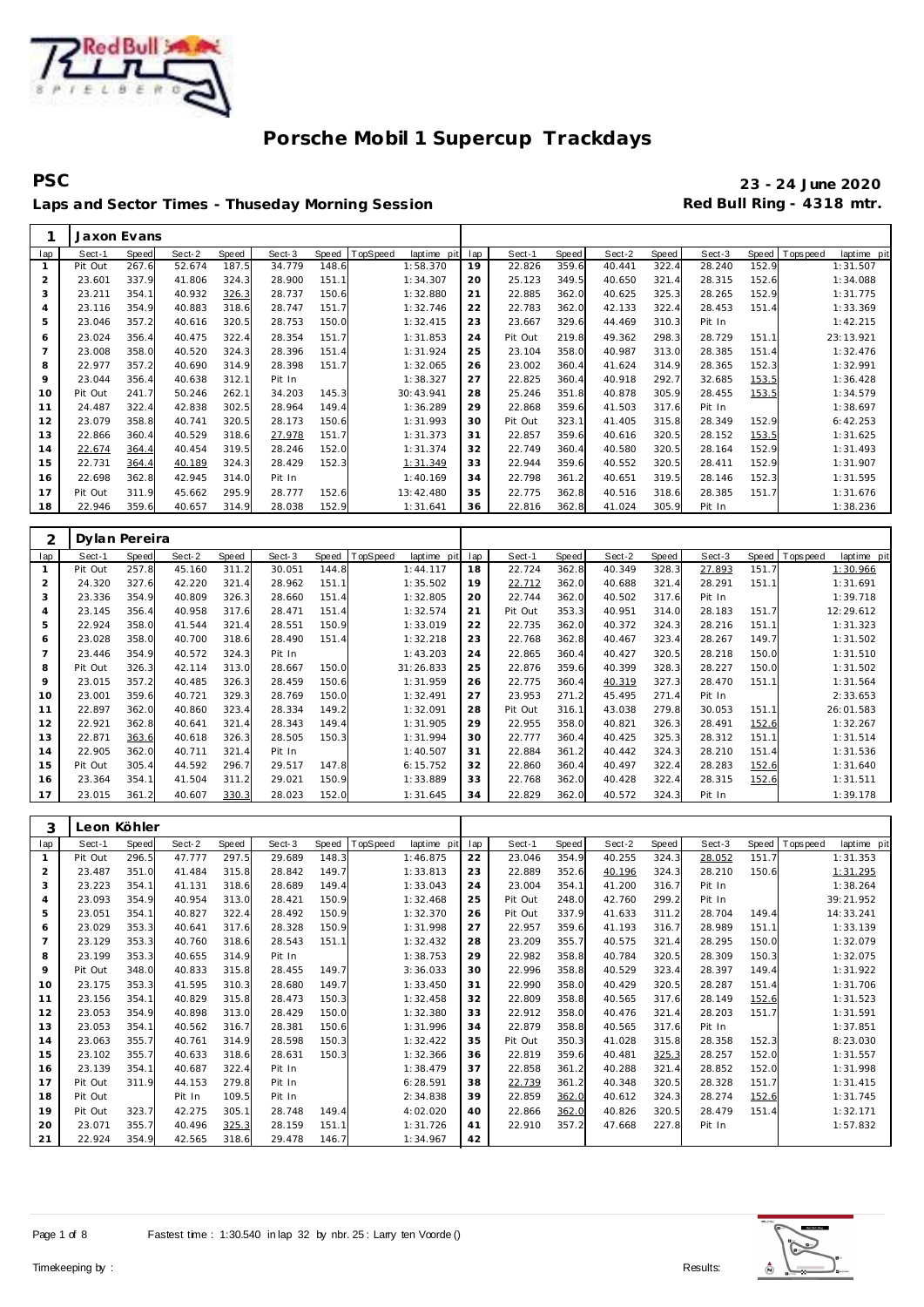

**PSC 23 - 24 June 2020** Laps and Sector Times - Thuseday Morning Session **Red Bull Ring - 4318 mtr.** 

| 4              |                |              | Jean Baptiste Simmenauer |       |        |              |          |             |     |         |       |        |       |        |       |            |             |
|----------------|----------------|--------------|--------------------------|-------|--------|--------------|----------|-------------|-----|---------|-------|--------|-------|--------|-------|------------|-------------|
| lap            | Sect-1         | <b>Speed</b> | Sect-2                   | Speed | Sect-3 | <b>Speed</b> | TopSpeed | laptime pit | lap | Sect-1  | Speed | Sect-2 | Speed | Sect-3 | Speed | T ops peed | laptime pit |
| $\mathbf{1}$   | Pit Out        | 246.1        | 47.557                   | 282.7 | 31.225 | 149.4        |          | 1:48.447    | 20  | 22.844  | 360.4 | 40.517 | 321.4 | 28.355 | 151.4 |            | 1:31.716    |
| $\overline{2}$ | 23.534         | 354.1        | 41.583                   | 305.9 | 29.144 | 150.3        |          | 1:34.261    | 21  | 22.865  | 358.8 | 40.430 | 321.4 | 28.419 | 151.4 |            | 1:31.714    |
| 3              | 23.077         | 357.2        | 41.167                   | 313.0 | 28.824 | 151.4        |          | 1:33.068    | 22  | 22.916  | 360.4 | 40.391 | 323.4 | 28.464 | 152.0 |            | 1:31.771    |
| $\overline{4}$ | 23.136         | 354.9        | 40.664                   | 322.4 | 28.570 | 151.1        |          | 1:32.370    | 23  | 22.798  | 362.0 | 40.429 | 326.3 | 28.697 | 151.4 |            | 1:31.924    |
| 5              | 22.998         | 356.4        | 40.715                   | 313.0 | 28.629 | 151.7        |          | 1:32.342    | 24  | 22.923  | 362.0 | 40.990 | 310.3 | Pit In |       |            | 1:40.109    |
| 6              | 23.037         | 357.2        | 40.693                   | 306.8 | 28.422 | 151.7        |          | 1:32.152    | 25  | Pit Out | 353.3 | 41.715 | 304.2 | 28.993 | 150.9 |            | 17:51.478   |
| $\overline{7}$ | 23.032         | 357.2        | 40.603                   | 319.5 | 28.447 | 151.1        |          | 1:32.082    | 26  | 22.923  | 359.6 | 53.978 | 276.9 | 29.753 | 150.6 |            | 1:46.654    |
| 8              | 22.934         | 359.6        | 40.558                   | 327.3 | 28.477 | 152.0        |          | 1:31.969    | 27  | 22.993  | 360.4 | 40.839 | 320.5 | 28.502 | 152.0 |            | 1:32.334    |
| 9              | 23.134         | 346.5        | 41.559                   | 321.4 | Pit In |              |          | 1:41.681    | 28  | 22.851  | 362.8 | 40.716 | 325.3 | 28.444 | 152.9 |            | 1:32.011    |
| 10             | Pit Out        | 270.8        | 46.301                   | 268.7 | 32.651 | 142.2        |          | 33:45.858   | 29  | 22.780  | 359.6 | 40.833 | 316.7 | 28.349 | 153.2 |            | 1:31.962    |
| 11             | 23.754         | 355.7        | 41.917                   | 310.3 | 28.886 | 149.7        |          | 1:34.557    | 30  | 22.834  | 358.0 | 40.884 | 317.6 | 28.566 | 152.0 |            | 1:32.284    |
| 12             | 23.037         | 360.4        | 40.853                   | 311.2 | 28.331 | 150.3        |          | 1:32.221    | 31  | 22.828  | 360.4 | 41.075 | 306.8 | Pit In |       |            | 1:40.737    |
| 13             | 22.972         | 362.0        | 40.604                   | 323.4 | 28.109 | 151.1        |          | 1:31.685    | 32  | Pit Out | 299.8 | 41.779 | 300.8 | 28.820 | 152.6 |            | 6:17.438    |
| 14             | 22.675         | 364.4        | 40.789                   | 326.3 | 28.244 | 152.3        |          | 1:31.708    | 33  | 22.857  | 360.4 | 40.516 | 315.8 | 28.400 | 152.6 |            | 1:31.773    |
| 15             | 22.662         | 363.6        | 40.391                   | 322.4 | 28.173 | 151.7        |          | 1:31.226    | 34  | 22.807  | 360.4 | 40.659 | 319.5 | 28.446 | 153.2 |            | 1:31.912    |
| 16             | 22.927         | 362.0        | 49.487                   | 270.0 | 29.239 | 152.0        |          | 1:41.653    | 35  | 22.891  | 361.2 | 40.522 | 323.4 | 28.488 | 152.6 |            | 1:31.901    |
| 17             | 22.783         | 362.8        | 40.513                   | 311.2 | Pit In |              |          | 1:40.073    | 36  | 22.725  | 362.8 | 43.609 | 302.5 | 28.798 | 152.3 |            | 1:35.132    |
| 18             | Pit Out        | 347.3        | 42.183                   | 303.4 | 29.009 | 150.6        |          | 14:31.263   | 37  | 22.737  | 364.4 | 40.593 | 317.6 | 28.523 | 152.3 |            | 1:31.853    |
| 19             | 23.059         | 358.0        | 40.972                   | 314.0 | 28.597 | 150.9        |          | 1:32.628    | 38  | 22.912  | 362.0 | 40.831 | 308.6 | Pit In |       |            | 1:40.257    |
|                |                |              |                          |       |        |              |          |             |     |         |       |        |       |        |       |            |             |
| 5              | Jaap van Lagen |              |                          |       |        |              |          |             |     |         |       |        |       |        |       |            |             |
| lap            | Sect-1         | Speed        | Sect-2                   | Speed | Sect-3 | <b>Speed</b> | TopSpeed | laptime pit | lap | Sect-1  | Speed | Sect-2 | Speed | Sect-3 | Speed | T ops peed | laptime pit |
| $\mathbf{1}$   | Pit Out        | 257.4        | 47.658                   | 284.2 | 30.982 | 146.9        |          | 1:47.232    | 24  | 23.049  | 357.2 | 41.040 | 321.4 | 28.798 | 148.6 |            | 1:32.887    |
| $\overline{2}$ | 24.075         | 302.6        | 44.069                   | 300.0 | 29.615 | 149.2        |          | 1:37.759    | 25  | 23.626  | 357.2 | 41.290 | 319.5 | 29.002 | 149.7 |            | 1:33.918    |
| 3              | 23.864         | 333.0        | 41.943                   | 314.9 | 29.225 | 150.0        |          | 1:35.032    | 26  | 23.004  | 358.8 | 40.796 | 325.3 | 28.409 | 149.4 |            | 1:32.209    |
| $\overline{4}$ | 23.404         | 352.6        | 41.245                   | 313.0 | 28.933 | 148.6        |          | 1:33.582    | 27  | 22.908  | 359.6 | 40.744 | 333.3 | 28.647 | 150.3 |            | 1:32.299    |
| 5              | 23.203         | 353.3        | 41.119                   | 317.6 | 28.937 | 149.7        |          | 1:33.259    | 28  | 22.956  | 358.0 | 41.014 | 322.4 | 28.436 | 150.0 |            | 1:32.406    |
| 6              | 23.212         | 354.1        | 41.399                   | 314.9 | 28.699 | 150.0        |          | 1:33.310    | 29  | 22.924  | 358.0 | 40.892 | 317.6 | 28.430 | 151.7 |            | 1:32.246    |
| $\overline{7}$ | 23.155         | 354.9        | 41.039                   | 319.5 | 28.905 | 149.4        |          | 1:33.099    | 30  | 22.942  | 358.8 | 40.747 | 322.4 | 28.425 | 150.9 |            | 1:32.114    |
| 8              | 23.134         | 354.1        | 40.900                   | 314.9 | Pit In |              |          | 1:40.268    | 31  | 22.768  | 360.4 | 40.680 | 314.0 | 28.759 | 151.4 |            | 1:32.207    |
| $\circ$        | Pit Out        | 334.4        | 41.873                   | 311.2 | 28.799 | 150.3        |          | 5:40.562    | 32  | 22.850  | 359.6 | 40.962 | 312.1 | Pit In |       |            | 1:38.260    |

| 9  | Pit Out | 334.4 | 41.873 | 311.2 | 28.799 | 150.3 | 5:40.562  | 32 | 22.850  | 359.6 | 40.962 | 312.1 | Pit In |       | 1:38.260  |
|----|---------|-------|--------|-------|--------|-------|-----------|----|---------|-------|--------|-------|--------|-------|-----------|
| 10 | 23.120  | 358.0 | 41.285 | 322.4 | 29.014 | 150.3 | 1:33.419  | 33 | Pit Out | 317.4 | 41.934 | 305.9 | 28.887 | 150.9 | 7:47.913  |
| 11 | 23.077  | 358.8 | 41.133 | 311.2 | 28.759 | 151.4 | 1:32.969  | 34 | 22.859  | 358.0 | 40.845 | 316.7 | 28.347 | 150.6 | 1:32.051  |
| 12 | 23.320  | 356.4 | 41.165 | 310.3 | 29.704 | 150.6 | 1:34.189  | 35 | 22.904  | 358.8 | 40.678 | 322.4 | 28.406 | 148.9 | 1:31.988  |
| 13 | 23.002  | 358.8 | 41.191 | 314.0 | 28.802 | 150.3 | 1:32.995  | 36 | 22.874  | 358.8 | 40.798 | 312.1 | Pit In |       | 1:39.904  |
| 14 | 23.777  | 353.3 | 41.390 | 309.5 | Pit In |       | 1:42.654  | 37 | Pit Out | 293.3 | 44.625 | 291.1 | 30.093 | 145.6 | 26:39.149 |
| 15 | Pit Out | 300.3 | 42.833 | 305.1 | 29.362 | 147.2 | 11:02.062 | 38 | 23.928  | 334.4 | 42.394 | 302.5 | 28.640 | 151.7 | 1:34.962  |
| 16 | 23.922  | 336.5 | 41.833 | 314.9 | 29.178 | 149.2 | 1:34.933  | 39 | 22.896  | 356.4 | 40.594 | 318.6 | 28.344 | 152.3 | 1:31.834  |
| 17 | 23.266  | 351.8 | 41.079 | 320.5 | 28.786 | 150.3 | 1:33.131  | 40 | 22.795  | 355.7 | 40.462 | 323.4 | 28.120 | 152.3 | 1:31.377  |
| 18 | 23.135  | 354.1 | 40.919 | 322.4 | 28.674 | 149.4 | 1:32.728  | 41 | 22.888  | 354.9 | 40.552 | 322.4 | 28.051 | 151.7 | 1:31.491  |
| 19 | 23.177  | 353.3 | 40.823 | 314.9 | 28.601 | 149.4 | 1:32.601  | 42 | 22.818  | 356.4 | 40.887 | 325.3 | Pit In |       | 1:37.503  |
| 20 | 23.100  | 354.1 | 40.830 | 315.8 | 28.571 | 149.4 | 1:32.501  | 43 | Pit Out | 196.1 | 53.892 | 237.4 | Pit In |       | 10:58.720 |
| 21 | 23.057  | 355.7 | 40.958 | 319.5 | Pit In |       | 1:39.949  | 44 | Pit Out | 285.0 | 43.062 | 313.0 | Pit In |       | 13:34.830 |
| 22 | Pit Out | 278.7 | 49.091 | 305.9 | 28.998 | 148.9 | 35:50.802 | 45 | Pit Out | 218.6 | 45.211 | 306.8 | Pit In |       | 2:16.551  |
| 23 | 23.122  | 356.4 | 41.207 | 318.6 | 28.570 | 150.3 | 1:32.899  | 46 |         |       |        |       |        |       |           |

T

| 6              | Jordan Love |       |        |       |        |       |          |             |     |         |       |        |       |        |       |          |             |
|----------------|-------------|-------|--------|-------|--------|-------|----------|-------------|-----|---------|-------|--------|-------|--------|-------|----------|-------------|
| lap            | Sect-1      | Speed | Sect-2 | Speed | Sect-3 | Speed | TopSpeed | laptime pit | lap | Sect-1  | Speed | Sect-2 | Speed | Sect-3 | Speed | Topspeed | laptime pit |
| 1              | Pit Out     | 280.6 | 46.351 | 288.0 | 31.571 | 147.5 |          | 1:45.372    | 23  | Pit Out | 328.3 | 48.243 | 309.5 | 29.356 | 148.9 |          | 54:33.197   |
| $\overline{a}$ | 23.779      | 342.9 | 43.575 | 305.1 | 29.906 | 149.2 |          | 1:37.260    | 24  | 23.336  | 354.1 | 41.713 | 320.5 | 29.192 | 149.7 |          | 1:34.241    |
| 3              | 23.453      | 335.1 | 42.387 | 292.7 | 29.801 | 149.2 |          | 1:35.641    | 25  | 23.195  | 356.4 | 43.412 | 320.5 | 29.349 | 149.4 |          | 1:35.956    |
| $\overline{4}$ | 23.315      | 355.7 | 41.396 | 315.8 | 29.311 | 149.7 |          | 1:34.022    | 26  | 23.209  | 355.7 | 41.490 | 326.3 | 28.948 | 150.0 |          | 1:33.647    |
| 5              | 23.284      | 353.3 | 41.447 | 319.5 | 29.071 | 149.2 |          | 1:33.802    | 27  | 23.201  | 357.2 | 41.375 | 331.3 | 29.061 | 150.6 |          | 1:33.637    |
| 6              | 23.299      | 354.1 | 41.337 | 322.4 | 29.116 | 150.0 |          | 1:33.752    | 28  | 23.154  | 356.4 | 41.398 | 323.4 | 28.944 | 150.3 |          | 1:33.496    |
| $\overline{7}$ | 23.370      | 354.9 | 41.578 | 329.3 | Pit In |       |          | 1:39.874    | 29  | 23.201  | 357.2 | 41.378 | 320.5 | Pit In |       |          | 1:38.907    |
| 8              | Pit Out     | 242.8 | 41.870 | 318.6 | 29.115 | 150.6 |          | 4:23.566    | 30  | Pit Out | 266.3 | 59.971 | 208.5 | 34.615 | 148.6 |          | 21:56.831   |
| 9              | 23.232      | 357.2 | 41.477 | 320.5 | 29.397 | 148.6 |          | 1:34.106    | 31  | 23.275  | 354.1 | 47.010 | 309.5 | 28.769 | 149.7 |          | 1:39.054    |
| 10             | 23.210      | 358.0 | 41.220 | 319.5 | 29.173 | 150.3 |          | 1:33.603    | 32  | 23.127  | 358.0 | 41.147 | 319.5 | 28.773 | 150.0 |          | 1:33.047    |
| 11             | 23.129      | 356.4 | 41.348 | 314.0 | 29.227 | 150.9 |          | 1:33.704    | 33  | 23.126  | 357.2 | 41.111 | 316.7 | 28.708 | 150.6 |          | 1:32.945    |
| 12             | 23.100      | 358.8 | 41.474 | 321.4 | 29.016 | 150.9 |          | 1:33.590    | 34  | 23.094  | 358.0 | 41.133 | 315.8 | 28.731 | 151.7 |          | 1:32.958    |
| 13             | 23.171      | 355.7 | 41.202 | 318.6 | 29.012 | 150.9 |          | 1:33.385    | 35  | 23.119  | 357.2 | 41.096 | 319.5 | 28.734 | 152.0 |          | 1:32.949    |
| 14             | 23.233      | 356.4 | 41.231 | 330.3 | Pit In |       |          | 1:39.370    | 36  | 23.122  | 354.9 | 41.157 | 331.3 | Pit In |       |          | 1:39.789    |
| 15             | Pit Out     | 331.0 | 41.397 | 311.2 | 28.931 | 150.9 |          | 4:10.831    | 37  | Pit Out | 193.3 | 49.768 | 276.2 | 33.651 | 150.3 |          | 4:22.065    |
| 16             | 23.221      | 356.4 | 41.301 | 321.4 | 28.921 | 151.4 |          | 1:33.443    | 38  | 23.916  | 335.8 | 41.103 | 314.9 | 28.382 | 152.6 |          | 1:33.401    |
| 17             | 23.377      | 353.3 | 41.185 | 327.3 | 28.872 | 149.7 |          | 1:33.434    | 39  | 23.049  | 356.4 | 40.964 | 323.4 | 28.381 | 152.3 |          | 1:32.394    |
| 18             | 23.515      | 354.1 | 41.305 | 324.3 | 29.442 | 151.1 |          | 1:34.262    | 40  | 22.973  | 356.4 | 40.943 | 323.4 | 28.427 | 152.9 |          | 1:32.343    |

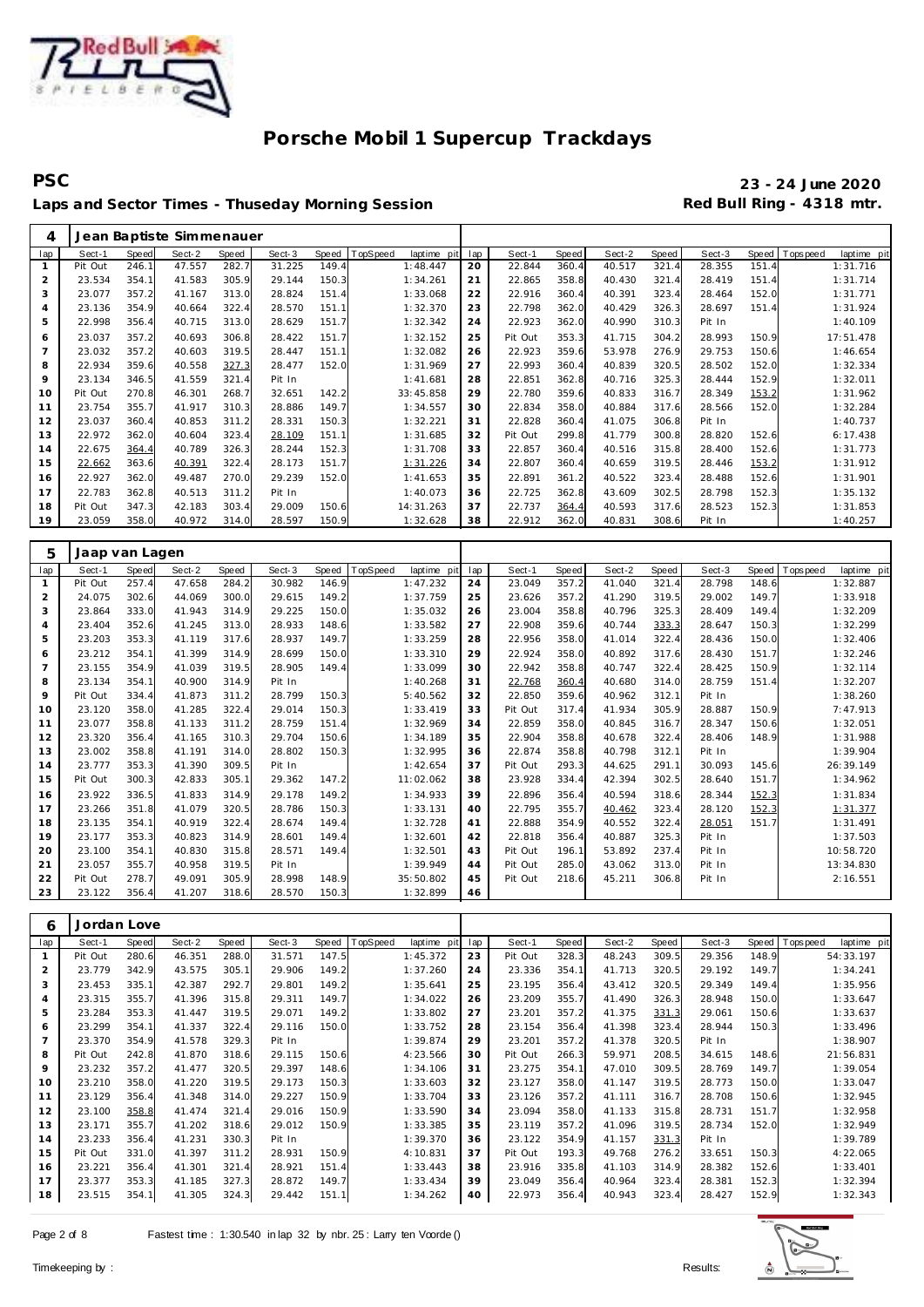

# PSC 23 - 24 June 2020<br>Laps and Sector Times - Thuseday Morning Session **1998 2009** Red Bull Ring - 4318 mtr.

## Laps and Sector Times - Thuseday Morning Session

| 19 |  | 23.418 354.1 42.320 318.6 29.183 150.6      |  | $1:34.921$ 41 23.020 358.0 40.839 313.0 28.275 |                                              |  |  | 153.2 | 1:32.134  |
|----|--|---------------------------------------------|--|------------------------------------------------|----------------------------------------------|--|--|-------|-----------|
|    |  | 20   23.287 355.7 41.249 322.4 29.033 150.3 |  | 1:33.569 42 22.918 358.8 41.107 316.7 Pit In   |                                              |  |  |       | 1:38.729  |
|    |  | 21 23.213 356.4 41.109 325.3 29.161 149.7   |  | 1:33.483 43 Pit Out 345.8 44.211 305.1 28.850  |                                              |  |  | 150.3 | 22:28.194 |
|    |  | 22 23.200 354.9 41.383 325.3 Pit In         |  |                                                | 1:44.755 44 23.226 353.3 41.210 308.6 Pit In |  |  |       | 1:45.134  |

| 1C             | Marius Nakken |            |        |       |        |       |                  |             |     |         |       |        |       |        |       |                |             |
|----------------|---------------|------------|--------|-------|--------|-------|------------------|-------------|-----|---------|-------|--------|-------|--------|-------|----------------|-------------|
| lap            | Sect-1        | Speed      | Sect-2 | Speed | Sect-3 |       | Speed   TopSpeed | laptime pit | lap | Sect-1  | Speed | Sect-2 | Speed | Sect-3 |       | Speed Topspeed | laptime pit |
|                | Pit Out       | 250.7      | 46.671 | 276.9 | 30.485 | 148.0 |                  | 1:44.515    | 11  | 23.141  | 358.0 | 41.334 | 305.9 | 28.706 | 152.6 |                | 1:33.181    |
| 2              | 23.937        | 341<br>.41 | 42.376 | 291.1 | 29.499 | 147.8 |                  | 1:35.812    | 12  | 23.235  | 357.2 | 41.498 | 307.7 | 28.705 | 152.0 |                | 1:33.438    |
| 3              | 23.323        | 348.0      | 41.842 | 292.7 | 29.387 | 148.6 |                  | 1:34.552    | 13  | 23.050  | 359.6 | 41.266 | 312.1 | 28.720 | 152.3 |                | 1:33.036    |
| $\overline{4}$ | 23.232        | 359.6      | 41.809 | 303.4 | 29.078 | 150.6 |                  | 1:34.119    | 14  | 23.045  | 360.4 | 41.275 | 311.2 | 28.958 | 152.6 |                | 1:33.278    |
| 5              | 23.238        | 358.8      | 41.376 | 301.7 | 28.792 | 150.9 |                  | 1:33.406    | 15  | 22.870  | 362.0 | 41.044 | 309.5 | 28.678 | 152.0 |                | 1:32.592    |
| 6              | 23.064        | 358.8      | 41.544 | 296.7 | 28.900 | 151.1 |                  | 1:33.508    | 16  | 23.007  | 360.4 | 41.369 | 298.3 | Pit In |       |                | 1:41.384    |
| $\overline{7}$ | 22.943        | 354.9      | 41.610 | 306.8 | 28.904 | 151.7 |                  | 1:33.457    | 17  | Pit Out | 323.7 | 54.612 | 212.6 | Pit In |       |                | 6:34.507    |
| 8              | 23.051        | 356.4      | 41.393 | 310.3 | 28.895 | 152.3 |                  | 1:33.339    | 18  | Pit Out | 295.4 | 42.802 | 295.1 | 29.165 | 150.9 |                | 14:37.780   |
| 9              | 22.933        | 358.8      | 41.709 | 301.7 | Pit In |       |                  | 1:42.261    | 19  | 23.115  | 356.4 | 41.265 | 310.3 | 28.829 | 150.6 |                | 1:33.209    |
| 10             | Pit Out       | 235.7      | 47.306 | 294.3 | 29.507 | 152.0 |                  | 5:01.160    | 20  |         |       |        |       |        |       |                |             |

| 12  | <b>Philipp Sager</b> |       |        |       |        |       |                 |             |     |         |       |        |       |        |       |            |             |
|-----|----------------------|-------|--------|-------|--------|-------|-----------------|-------------|-----|---------|-------|--------|-------|--------|-------|------------|-------------|
| lap | Sect-1               | Speed | Sect-2 | Speed | Sect-3 | Speed | <b>TopSpeed</b> | laptime pit | lap | Sect-1  | Speed | Sect-2 | Speed | Sect-3 | Speed | T ops peed | laptime pit |
|     | Pit Out              | 280.1 | 46.480 | 262.1 | 30.893 | 148.0 |                 | 1:44.187    | 10  | 23.167  | 358.0 | 41.240 | 317.6 | 28.980 | 149.7 |            | 1:33.387    |
|     | 23.883               | 334.4 | 42.662 | 288.0 | 29.507 | 148.6 |                 | 1:36.052    | 11  | 23.191  | 358.8 | 45.801 | 288.0 | 29.411 | 150.3 |            | 1:38.403    |
|     | 23.353               | 353.3 | 42.072 | 292.7 | 29.230 | 148.9 |                 | 1:34.655    | 12  | 23.547  | 348.0 | 41.738 | 306.8 | 29.338 | 149.4 |            | 1:34.623    |
| 4   | 23.219               | 356.4 | 41.756 | 299.2 | 28.997 | 150.3 |                 | 1:33.972    | 13  | 23.301  | 353.3 | 41.853 | 296.7 | Pit In |       |            | 1:41.360    |
| 5   | 23.182               | 354.9 | 41.336 | 304.2 | 28.987 | 150.3 |                 | 1:33.505    | 14  | Pit Out | 317.4 | 44.354 | 279.1 | 30.595 | 149.2 |            | 5:30.170    |
| O   | 23.668               | 357.2 | 41.656 | 302.5 | 30.353 | 150.3 |                 | 1:35.677    | 15  | 23.759  | 340.7 | 42.268 | 302.5 | 29.239 | 150.3 |            | 1:35.266    |
|     | 23.462               | 352.6 | 42.198 | 308.6 | Pit In |       |                 | 1:42.380    | 16  | 23.828  | 306.6 | 48.095 | 263.4 | Pit In |       |            | 1:51.037    |
| 8   | Pit Out              | 314.9 | 43.090 | 295.1 | 29.495 | 150.9 |                 | 7:20.307    | 17  | Pit Out | 311.3 | 44.011 | 283.5 | 29.997 | 149.2 |            | 14:20.784   |
| 9   | 23.396               | 356.4 | 41.682 | 314.9 | 29.184 | 150.0 |                 | 1:34.262    | 18  | 23.350  | 353.3 | 41.618 | 309.5 | 29.181 | 150.3 |            | 1:34.149    |

| 14             | Mateo Llarena |       |        |       |        |              |          |             |     |         |       |        |       |        |              |            |             |
|----------------|---------------|-------|--------|-------|--------|--------------|----------|-------------|-----|---------|-------|--------|-------|--------|--------------|------------|-------------|
| lap            | Sect-1        | Speed | Sect-2 | Speed | Sect-3 | <b>Speed</b> | TopSpeed | laptime pit | lap | Sect-1  | Speed | Sect-2 | Speed | Sect-3 | <b>Speed</b> | Tops pee d | laptime pit |
| $\mathbf{1}$   | 26.099        | 275.3 | 46.027 | 285.7 | 31.228 | 144.3        |          | 1:43.354    | 28  | 23.360  | 352.6 | 42.402 | 305.1 | 29.292 | 149.2        |            | 1:35.054    |
| 2              | 23.925        | 338.6 | 43.696 | 288.0 | 30.840 | 144.5        |          | 1:38.461    | 29  | 23.242  | 351.8 | 42.562 | 313.0 | 29.081 | 150.0        |            | 1:34.885    |
| 3              | 23.919        | 335.1 | 42.938 | 296.7 | 29.946 | 147.2        |          | 1:36.803    | 30  | 23.192  | 354.9 | 42.290 | 303.4 | 29.174 | 150.3        |            | 1:34.656    |
| $\overline{4}$ | 23.735        | 343.6 | 43.792 | 288.8 | 30.117 | 147.8        |          | 1:37.644    | 31  | 23.263  | 351.8 | 42.246 | 300.8 | 29.351 | 149.4        |            | 1:34.860    |
| 5              | 23.630        | 335.1 | 42.638 | 294.3 | 29.923 | 145.9        |          | 1:36.191    | 32  | 23.294  | 354.9 | 42.587 | 299.2 | Pit In |              |            | 1:43.881    |
| 6              | 23.658        | 351.0 | 42.439 | 305.9 | 29.804 | 144.8        |          | 1:35.901    | 33  | Pit Out | 269.0 | 47.025 | 280.5 | 31.236 | 144.5        |            | 10:39.432   |
| $\overline{7}$ | 23.602        | 340.0 | 42.555 | 303.4 | 29.630 | 147.5        |          | 1:35.787    | 34  | 24.893  | 309.5 | 48.605 | 285.7 | 30.253 | 149.2        |            | 1:43.751    |
| 8              | 23.583        | 333.7 | 42.354 | 309.5 | 29.698 | 147.2        |          | 1:35.635    | 35  | 23.618  | 345.1 | 42.625 | 301.7 | 29.655 | 150.0        |            | 1:35.898    |
| 9              | 23.574        | 340.0 | 42.485 | 303.4 | 29.867 | 148.0        |          | 1:35.926    | 36  | 23.321  | 352.6 | 42.242 | 304.2 | 29.130 | 150.3        |            | 1:34.693    |
| 10             | 23.543        | 343.6 | 42.480 | 303.4 | 29.545 | 147.8        |          | 1:35.568    | 37  | 23.024  | 352.6 | 41.851 | 316.7 | 29.096 | 150.3        |            | 1:33.971    |
| 11             | 23.317        | 346.5 | 42.571 | 309.5 | 29.743 | 145.1        |          | 1:35.631    | 38  | 23.244  | 355.7 | 41.988 | 314.0 | 29.004 | 151.1        |            | 1:34.236    |
| 12             | 23.547        | 349.5 | 42.587 | 317.6 | 29.945 | 148.0        |          | 1:36.079    | 39  | 23.122  | 354.9 | 43.631 | 301.7 | Pit In |              |            | 1:43.546    |
| 13             | 23.375        | 352.6 | 42.547 | 309.5 | 29.420 | 148.0        |          | 1:35.342    | 40  | Pit Out | 306.6 | 43.497 | 298.3 | 30.036 | 149.7        |            | 26:43.066   |
| 14             | 23.020        | 354.9 | 41.820 | 313.0 | 29.507 | 147.5        |          | 1:34.347    | 41  | 23.359  | 347.3 | 42.304 | 311.2 | 29.510 | 148.9        |            | 1:35.173    |
| 15             | 23.290        | 351.0 | 42.377 | 300.8 | Pit In |              |          | 1:47.761    | 42  | 23.190  | 355.7 | 43.612 | 309.5 | 29.172 | 150.0        |            | 1:35.974    |
| 16             | Pit Out       | 297.0 | 44.687 | 286.5 | 30.580 | 147.2        |          | 9:30.155    | 43  | 23.140  | 357.2 | 41.823 | 314.0 | 28.981 | 148.6        |            | 1:33.944    |
| 17             | 23.978        | 336.5 | 43.733 | 279.8 | 30.165 | 147.8        |          | 1:37.876    | 44  | 23.116  | 355.7 | 42.281 | 313.0 | 29.114 | 151.1        |            | 1:34.511    |
| 18             | 23.552        | 348.8 | 42.437 | 300.0 | 29.835 | 148.0        |          | 1:35.824    | 45  | 23.253  | 352.6 | 41.934 | 314.0 | 28.929 | 151.4        |            | 1:34.116    |
| 19             | 23.483        | 347.3 | 41.861 | 307.7 | Pit In |              |          | 1:46.497    | 46  | 22.953  | 355.7 | 41.648 | 314.0 | 28.981 | 150.3        |            | 1:33.582    |
| 20             | Pit Out       | 312.5 | 43.124 | 297.5 | 30.095 | 146.7        |          | 9:52.301    | 47  | 23.051  | 356.4 | 41.482 | 321.4 | 28.734 | 150.9        |            | 1:33.267    |
| 21             | 23.555        | 351.8 | 42.278 | 304.2 | 29.659 | 148.6        |          | 1:35.492    | 48  | 23.266  | 356.4 | 42.435 | 307.7 | 29.024 | 151.4        |            | 1:34.725    |
| 22             | 23.282        | 352.6 | 41.949 | 300.0 | 29.509 | 148.6        |          | 1:34.740    | 49  | 23.183  | 353.3 | 42.594 | 299.2 | 29.118 | 150.9        |            | 1:34.895    |
| 23             | 23.339        | 344.3 | 42.430 | 303.4 | 29.754 | 149.7        |          | 1:35.523    | 50  | 23.010  | 357.2 | 41.825 | 314.9 | 29.110 | 150.3        |            | 1:33.945    |
| 24             | 23.454        | 353.3 | 42.391 | 291.9 | Pit In |              |          | 1:44.856    | 51  | 23.112  | 355.7 | 41.749 | 308.6 | 29.026 | 151.1        |            | 1:33.887    |
| 25             | Pit Out       | 304.8 | 44.064 | 303.4 | 30.413 | 146.9        |          | 18:41.923   | 52  | 23.132  | 338.6 | 41.881 | 310.3 | 29.133 | 150.6        |            | 1:34.146    |
| 26             | 23.484        | 351.8 | 42.787 | 292.7 | 29.828 | 148.3        |          | 1:36.099    | 53  | 23.180  | 356.4 | 42.606 | 289.5 | Pit In |              |            | 1:45.642    |
| 27             | 23.375        | 340.0 | 42.689 | 302.5 | 29.563 | 148.6        |          | 1:35.627    | 54  |         |       |        |       |        |              |            |             |

| 15  | Jukka Honkavuori |       |        |       |        |       |                |                 |    |        |       |        |       |        |       |                |             |
|-----|------------------|-------|--------|-------|--------|-------|----------------|-----------------|----|--------|-------|--------|-------|--------|-------|----------------|-------------|
| lap | Sect-1           | Speed | Sect-2 | Speed | Sect-3 |       | Speed TopSpeed | laptime pit lap |    | Sect-1 | Speed | Sect-2 | Speed | Sect-3 |       | Speed Topspeed | laptime pit |
|     | Pit Out          | 254.6 | 48.426 | 291.1 | 30.472 | 148.0 |                | 1:49.790        | 21 | 23.441 | 354.1 | 41.545 | 318.6 | 29.411 | 150.0 |                | 1:34.397    |
|     | 24.315           | 328.3 | 42.524 | 314.0 | 29.905 | 146.7 |                | 1:36.744        | 22 | 23.172 | 357.2 | 43.677 | 314.9 | 32.781 | 145.1 |                | 1:39.630    |
|     | 23.692           | 345.8 | 41.660 | 319.5 | 29.349 | 149.7 |                | 1:34.701        | 23 | 24.729 | 354.1 | 41.447 | 320.5 | 29.096 | 149.2 |                | 1:35.272    |
|     | 23.791           | 315.5 | 42.247 | 313.0 | 29.523 | 148.9 |                | 1:35.561        | 24 | 23.037 | 357.2 | 41.797 | 322.4 | 29.060 | 150.3 |                | 1:33.894    |
|     | 23.705           | 314.9 | 41.696 | 316.7 | 29.312 | 149.2 |                | 1:34.713        | 25 | 23.121 | 358.0 | 41.263 | 331.3 | 29.406 | 149.4 |                | 1:33.790    |
|     | 23.359           | 351.0 | 41.456 | 336.4 | 29.172 | 149.2 |                | 1:33.987        | 26 | 23.089 | 358.0 | 41.287 | 315.8 | 28.704 | 151.1 |                | 1:33.080    |

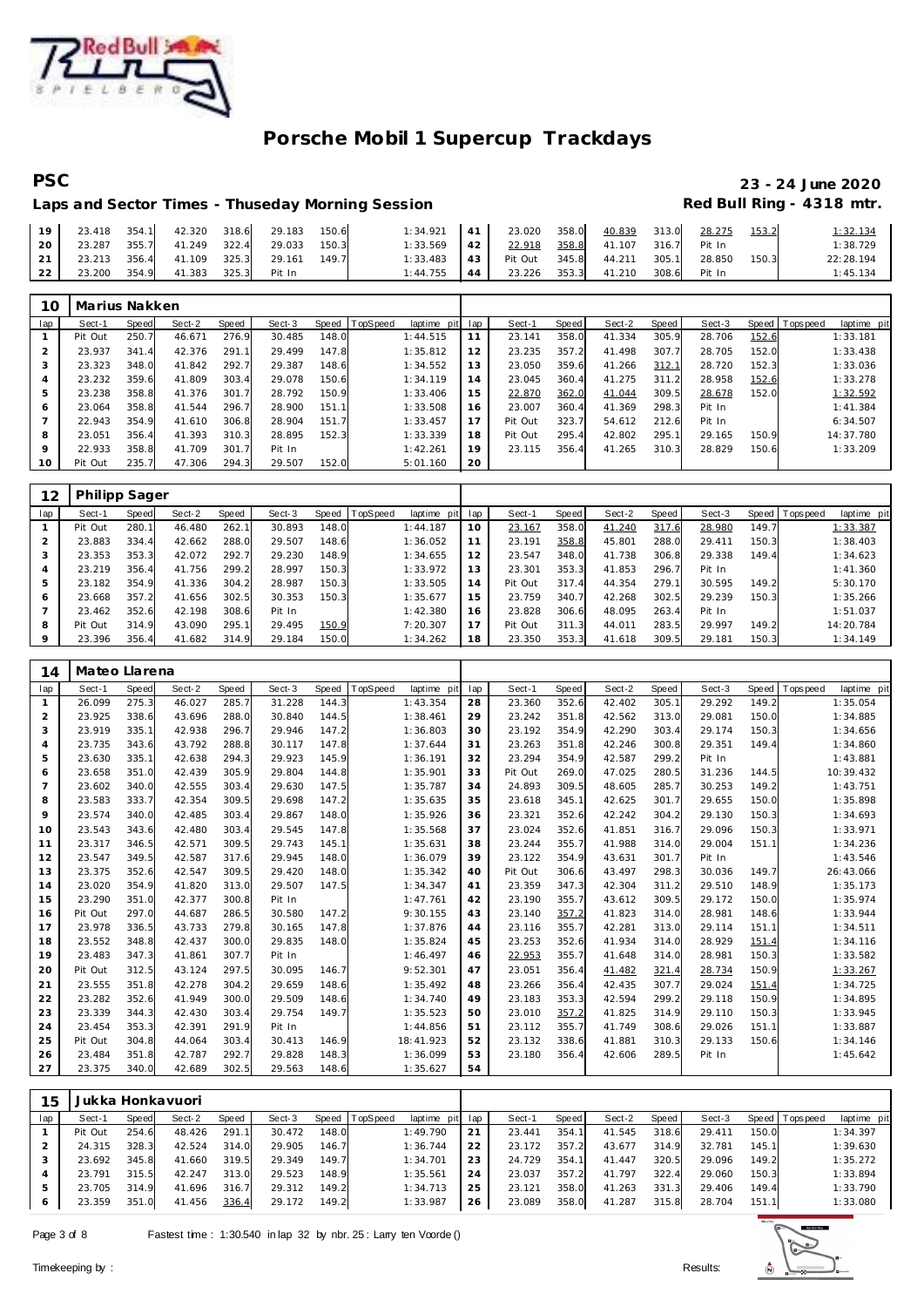

## **PSC 23 - 24 June 2020** Laps and Sector Times - Thuseday Morning Session **Red Bull Ring - 4318 mtr.**

| $\overline{7}$ | 23.553  | 349.5 | 41.425 | 327.3 | 29.208 | 148.3 | 1:34.186    | 27 | 23.151  | 358.8 | 43.046 | 307.7 | 29.040 | 151.1 | 1:35.237  |
|----------------|---------|-------|--------|-------|--------|-------|-------------|----|---------|-------|--------|-------|--------|-------|-----------|
| 8              | 23.516  | 350.3 | 41.637 | 317.6 | 29.268 | 149.4 | 1:34.421    | 28 | 23.008  | 358.8 | 40.932 | 320.5 | 28.685 | 151.1 | 1:32.625  |
| 9              | 23.402  | 354.1 | 41.179 | 330.3 | 29.033 | 149.7 | 1:33.614    | 29 | 23.158  | 358.8 | 41.329 | 311.2 | 28.670 | 150.9 | 1:33.157  |
| 10             | 23.351  | 354.1 | 43.727 | 318.6 | 28.966 | 149.2 | 1:36.044    | 30 | 23.060  | 359.6 | 41.077 | 324.3 | 28.908 | 151.7 | 1:33.045  |
|                | 23.416  | 354.1 | 41.214 | 325.3 | 29.193 | 149.2 | 1:33.823    | 31 | 23.507  | 356.4 | 41.262 | 314.9 | 29.046 | 151.4 | 1:33.815  |
| 12             | 23.311  | 355.7 | 41.172 | 319.5 | 29.216 | 149.2 | 1:33.699    | 32 | 23.069  | 358.8 | 40.935 | 322.4 | 28.860 | 151.7 | 1:32.864  |
| 13             | 25.032  | 289.6 | 43.791 | 288.8 | Pit In |       | 1:48.329    | 33 | 24.825  | 303.1 | 45.427 | 289.5 | Pit In |       | 1:47.306  |
| 14             | Pit Out | 254.2 | 54.006 | 280.5 | 29.534 | 149.7 | 6:19.105    | 34 | Pit Out | 285.5 | 46.885 | 269.3 | 33.152 | 126.5 | 5:41.625  |
| 15             | 23.308  | 358.0 | 41.538 | 318.6 | 29.389 | 150.3 | 1:34.235    | 35 | 25.037  | 333.0 | 42.435 | 306.8 | 31.612 | 151.4 | 1:39.084  |
| 16             | 23.264  | 354.9 | 41.356 | 321.4 | 29.040 | 150.0 | 1:33.660    | 36 | 22.958  | 358.8 | 42.197 | 316.7 | 28.678 | 151.4 | 1:33.833  |
| 17             | 23.221  | 356.4 | 41.116 | 321.4 | 29.100 | 151.1 | 1:33.437    | 37 | 22.744  | 358.8 | 41.597 | 289.5 | Pit In |       | 1:46.652  |
| 18             | 23.263  | 354.1 | 41.428 | 292.7 | Pit In |       | 1:43.890    | 38 | Pit Out | 321.8 | 42.979 | 314.0 | 28.826 | 149.4 | 15:09.891 |
| 19             | Pit Out |       | Pit In | 120.4 | Pit In |       | 1:23:28.390 | 39 | 22.876  | 358.0 | 40.907 | 317.6 | 28.568 | 151.7 | 1:32.351  |
| 20             | Pit Out | 275.3 | 43.930 | 290.3 | 29.661 | 148.3 | 4:40.239    | 40 | 23.182  | 356.4 | 44.725 | 250.6 | Pit In |       | 2:04.493  |
|                |         |       |        |       |        |       |             |    |         |       |        |       |        |       |           |

| 19  |         |       | Stephane Denoual |       |        |       |          |             |     |         |       |        |       |        |       |          |             |
|-----|---------|-------|------------------|-------|--------|-------|----------|-------------|-----|---------|-------|--------|-------|--------|-------|----------|-------------|
| lap | Sect-1  | Speed | Sect-2           | Speed | Sect-3 | Speed | TopSpeed | laptime pit | lap | Sect-1  | Speed | Sect-2 | Speed | Sect-3 | Speed | Topspeed | laptime pit |
|     | Pit Out | 207.9 | 55.222           | 228.3 | 33.738 | 145.1 |          | 2:02.808    | 21  | 23.293  | 352.6 | 42.447 | 299.2 | 29.746 | 150.0 |          | 1:35.486    |
| 2   | 25.255  | 273.0 | 44.594           | 286.5 | 30.223 | 148.0 |          | 1:40.072    | 22  | 23.303  | 353.3 | 41.670 | 303.4 | 29.245 | 150.0 |          | 1:34.218    |
| 3   | 23.960  | 333.0 | 43.750           | 292.7 | 29.916 | 148.3 |          | 1:37.626    | 23  | 23.348  | 354.1 | 41.498 | 291.9 | 29.417 | 146.9 |          | 1:34.263    |
| 4   | 24.232  | 278.7 | 42.951           | 294.3 | 29.950 | 148.0 |          | 1:37.133    | 24  | 23.338  | 355.7 | 41.766 | 298.3 | 29.379 | 148.6 |          | 1:34.483    |
| 5   | 23.586  | 347.3 | 42.597           | 296.7 | 29.398 | 148.6 |          | 1:35.581    | 25  | 23.364  | 353.3 | 41.964 | 293.5 | Pit In |       |          | 1:42.971    |
| 6   | 23.548  | 348.8 | 42.213           | 301.7 | Pit In |       |          | 1:44.503    | 26  |         |       | Pit In |       | Pit In |       |          | 1:12:26.889 |
| 7   | Pit Out | 330.3 | 42.841           | 274.8 | 29.937 | 148.3 |          | 3:18.197    | 27  | Pit Out | 265.9 | 45.270 | 295.1 | 29.710 | 150.0 |          | 3:04.822    |
| 8   | 23.769  | 340.7 | 42.501           | 293.5 | 29.808 | 148.9 |          | 1:36.078    | 28  | 23.341  | 354.1 | 42.055 | 288.8 | 29.209 | 149.7 |          | 1:34.605    |
| 9   | 23.438  | 348.8 | 42.140           | 293.5 | 29.753 | 147.8 |          | 1:35.331    | 29  | 23.073  | 357.2 | 42.057 | 305.9 | 29.152 | 149.4 |          | 1:34.282    |
| 10  | 23.581  | 354.1 | 42.091           | 288.0 | 29.575 | 149.4 |          | 1:35.247    | 30  | 23.168  | 358.0 | 42.652 | 282.7 | 29.391 | 148.9 |          | 1:35.211    |
| 11  | 23.313  | 355.7 | 42.011           | 290.3 | 30.870 | 149.4 |          | 1:36.194    | 31  | 23.369  | 356.4 | 42.352 | 280.5 | 29.259 | 150.3 |          | 1:34.980    |
| 12  | 23.362  | 352.6 | 42.045           | 284.2 | 29.524 | 149.4 |          | 1:34.931    | 32  | 23.397  | 354.1 | 46.536 | 152.3 | Pit In |       |          | 1:53.574    |
| 13  | 23.323  | 358.0 | 42.629           | 279.1 | 29.634 | 150.3 |          | 1:35.586    | 33  | Pit Out | 203.5 | 48.111 | 272.0 | 29.972 | 147.5 |          | 7:06.616    |
| 14  | 23.245  | 357.2 | 41.948           | 295.9 | 29.576 | 150.0 |          | 1:34.769    | 34  | 23.558  | 352.6 | 41.794 | 298.3 | 29.078 | 151.7 |          | 1:34.430    |
| 15  | 23.720  | 355.7 | 42.258           | 291.1 | 29.632 | 150.0 |          | 1:35.610    | 35  | 23.105  | 356.4 | 41.491 | 293.5 | 28.976 | 150.0 |          | 1:33.572    |
| 16  | 23.635  | 354.1 | 42.043           | 295.9 | Pit In |       |          | 1:44.540    | 36  | 23.215  | 355.7 | 41.362 | 296.7 | 28.762 | 151.7 |          | 1:33.339    |
| 17  | Pit Out | 223.7 | 47.177           | 266.0 | 36.367 | 149.2 |          | 6:23.891    | 37  | 23.017  | 356.4 | 41.214 | 305.9 | 28.676 | 151.4 |          | 1:32.907    |
| 18  | 23.945  | 345.1 | 42.550           | 289.5 | 29.632 | 149.4 |          | 1:36.127    | 38  | 24.859  | 345.8 | 41.687 | 300.0 | Pit In |       |          | 1:43.668    |
| 19  | 23.548  | 353.3 | 41.966           | 289.5 | 29.494 | 149.7 |          | 1:35.008    | 39  | Pit Out | 349.5 | 41.982 | 280.5 | 29.107 | 151.4 |          | 6:08.325    |
| 20  | 23.427  | 354.1 | 41.585           | 307.7 | 29.217 | 150.6 |          | 1:34.229    | 40  | 23.138  | 358.8 | 41.397 | 281.3 | 29.022 | 150.3 |          | 1:33.557    |

| 20             | Roar Lindland |       |        |              |        |       |                 |             |     |         |       |        |       |        |       |                  |             |
|----------------|---------------|-------|--------|--------------|--------|-------|-----------------|-------------|-----|---------|-------|--------|-------|--------|-------|------------------|-------------|
| lap            | Sect-1        | Speed | Sect-2 | <b>Speed</b> | Sect-3 | Speed | <b>TopSpeed</b> | laptime pit | lap | Sect-1  | Speed | Sect-2 | Speed | Sect-3 |       | Speed   Topspeed | laptime pit |
|                | Pit Out       | 196.6 | 55.673 | 234.3        | Pit In |       |                 | 2: 21.322   | 19  |         |       | Pit In |       | Pit In |       |                  | 1:22:17.350 |
| $\overline{2}$ | Pit Out       | 294.3 | 46.684 | 290.3        | 31.716 | 147.5 |                 | 2:56.990    | 20  | Pit Out | 293.3 | 45.794 | 295.1 | 30.555 | 141.2 |                  | 3:03.841    |
| 3              | 23.701        | 342.9 | 42.891 | 293.5        | 30.209 | 147.8 |                 | 1:36.801    | 21  | 25.775  | 330.3 | 43.007 | 303.4 | 29.513 | 148.6 |                  | 1:38.295    |
| $\overline{4}$ | 23.250        | 353.3 | 41.774 | 304.2        | 29.055 | 148.0 |                 | 1:34.079    | 22  | 23.243  | 358.0 | 41.537 | 305.9 | 29.278 | 149.4 |                  | 1:34.058    |
| 5              | 23.174        | 354.1 | 41.586 | 308.6        | 29.410 | 144.8 |                 | 1:34.170    | 23  | 23.152  | 358.8 | 41.761 | 310.3 | 29.373 | 149.7 |                  | 1:34.286    |
| 6              | 23.290        | 356.4 | 43.877 | 309.5        | 29.235 | 149.2 |                 | 1:36.402    | 24  | 23.818  | 319.3 | 41.620 | 305.9 | 29.188 | 150.3 |                  | 1:34.626    |
|                | 23.336        | 356.4 | 41.644 | 310.3        | Pit In |       |                 | 1:44.220    | 25  | 23.046  | 360.4 | 41.396 | 298.3 | 28.912 | 150.6 |                  | 1:33.354    |
| 8              | Pit Out       | 325.7 | 41.802 | 300.8        | 29.104 | 149.7 |                 | 3:15.520    | 26  | 23.705  | 357.2 | 43.546 | 301.7 | Pit In |       |                  | 1:46.194    |
| 9              | 23.159        | 357.2 | 42.250 | 291.9        | 29.687 | 150.3 |                 | 1:35.096    | 27  | Pit Out | 291.2 | 47.013 | 286.5 | 30.702 | 146.9 |                  | 7:49.987    |
| 10             | 23.105        | 355.7 | 41.741 | 310.3        | 29.050 | 148.9 |                 | 1:33.896    | 28  | 25.528  | 266.3 | 49.872 | 297.5 | 29.728 | 151.7 |                  | 1:45.128    |
| 11             | 23.146        | 355.7 | 41.341 | 321.4        | 29.219 | 148.6 |                 | 1:33.706    | 29  | 23.035  | 357.2 | 41.197 | 315.8 | 28.592 | 151.4 |                  | 1:32.824    |
| 12             | 23.119        | 358.0 | 41.244 | 311.2        | 28.948 | 149.4 |                 | 1:33.311    | 30  | 22.978  | 357.2 | 40.897 | 313.0 | 28.639 | 151.7 |                  | 1:32.514    |
| 13             | 23.229        | 354.9 | 42.098 | 306.8        | Pit In |       |                 | 1:43.136    | 31  | 22.791  | 353.3 | 41.311 | 317.6 | 28.778 | 151.4 |                  | 1:32.880    |
| 14             | Pit Out       | 338.6 | 42.119 | 309.5        | 29.188 | 150.6 |                 | 6:18.051    | 32  | 23.513  | 335.8 | 42.028 | 314.0 | Pit In |       |                  | 1:46.629    |
| 15             | 23.133        | 355.7 | 41.284 | 317.6        | 28.844 | 150.0 |                 | 1:33.261    | 33  | Pit Out | 319.9 | 45.096 | 297.5 | 29.500 | 147.8 |                  | 22:18.297   |
| 16             | 23.163        | 354.9 | 41.113 | 314.0        | 29.426 | 146.4 |                 | 1:33.702    | 34  | 23.357  | 356.4 | 41.212 | 314.9 | 30.318 | 148.6 |                  | 1:34.887    |
| 17             | 25.549        | 280.1 | 45.960 | 296.7        | 29.625 | 148.0 |                 | 1:41.134    | 35  | 23.445  | 356.4 | 49.761 | 244.3 | Pit In |       |                  | 1:58.537    |
| 18             | 23.363        | 355.7 | 42.172 | 292.7        | Pit In |       |                 | 1:47.903    | 36  |         |       |        |       |        |       |                  |             |

| 21             | Clement Mateu |       |        |       |        |       |                  |             |     |         |       |        |           |        |       |                 |             |
|----------------|---------------|-------|--------|-------|--------|-------|------------------|-------------|-----|---------|-------|--------|-----------|--------|-------|-----------------|-------------|
| lap            | Sect-1        | Speed | Sect-2 | Speed | Sect-3 |       | Speed   TopSpeed | laptime pit | lap | Sect-1  | Speed | Sect-2 | Speed     | Sect-3 |       | Speed Tops peed | laptime pit |
|                |               |       |        |       |        |       |                  | 8:23.377    | 18  | Pit Out | 265.9 | 44.927 | 289.5     | 29.575 | 148.9 |                 | 3:06.240    |
| $\mathcal{P}$  |               |       |        |       |        |       |                  | 1:35.874    | 19  | 23.225  | 357.2 | 41.801 | 302.5     | 29.226 | 146.4 |                 | 1:34.252    |
| 3              |               |       |        |       |        |       |                  | 1:34.320    | 20  | 23.108  | 357.2 | 41.588 | 311<br>.2 | 28.785 | 149.2 |                 | 1:33.481    |
| $\overline{4}$ | 10:06.481     | 310.1 | 43.043 | 282.0 | 29.570 | 149.2 |                  | 11:19.094   | 21  | 23.035  | 359.6 | 41.778 | 318.6     | 29.264 | 147.5 |                 | 1:34.077    |
|                | 23.179        | 356.4 | 41.622 | 308.6 | 29.431 | 149.2 |                  | 1:34.232    | 22  | 23.275  | 358.0 | 48.644 | 247.1     | 31.694 | 149.2 |                 | 1:43.613    |
| 6              | 23.333        | 354.9 | 41.509 | 313.0 | 29.514 | 149.2 |                  | 1:34.356    | 23  | 23.042  | 359.6 | 41.709 | 308.6     | 28.885 | 148.0 |                 | 1:33.636    |
|                | 23.259        | 357.2 | 41.282 | 320.5 | 29.540 | 145.6 |                  | 1:34.081    | 24  | 26.329  | 263.7 | 48.661 | 266.7     | Pit In |       |                 | 1:54.125    |

 $\overline{1}$ 

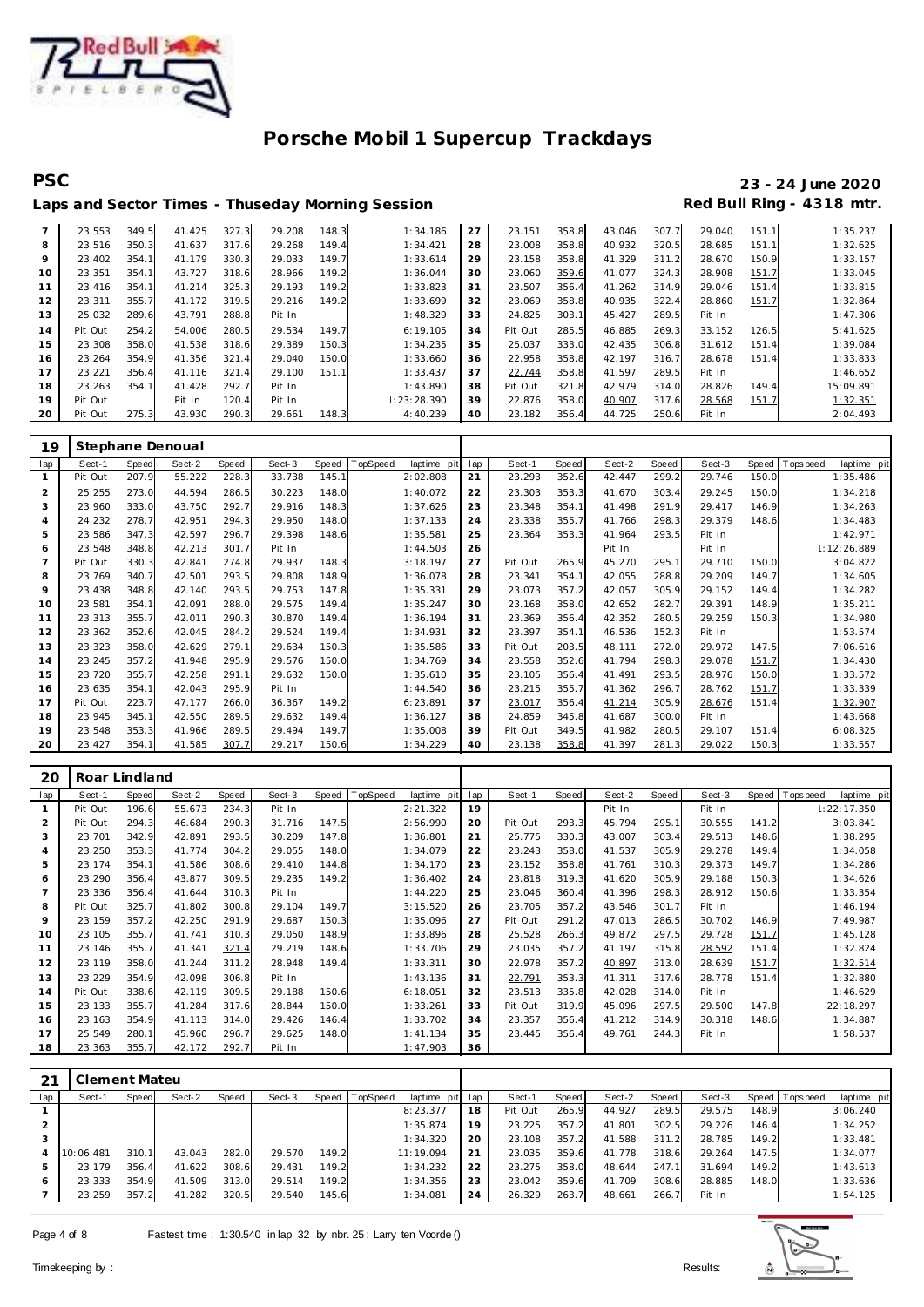

# **PSC 23 - 24 June 2020**

|    |         |       |        |       |        |       | Laps and Sector Times - Thuseday Morning Session |    |         |       |        |       |        |       | Red Bull Ring - 4318 mtr. |
|----|---------|-------|--------|-------|--------|-------|--------------------------------------------------|----|---------|-------|--------|-------|--------|-------|---------------------------|
| 8  | 23.489  | 358.8 | 41.404 | 317.6 | 29.214 | 150.6 | 1:34.107                                         | 25 | Pit Out | 316.1 | 42.685 | 303.4 | 29.211 | 147.8 | 13:53.620                 |
| 9  | 23.050  | 358.8 | 41.322 | 317.6 | 29.426 | 150.3 | 1:33.798                                         | 26 | 23.463  | 356.4 | 41.273 | 320.5 | 29.227 | 148.6 | 1:33.963                  |
| 10 | 23.978  | 299.2 | 43.376 | 287.2 | Pit In |       | 1:45.258                                         | 27 | 23.035  | 360.4 | 41.235 | 323.4 | 29.030 | 150.6 | 1:33.300                  |
| 11 | Pit Out | 323.7 | 42.648 | 304.2 | 29.620 | 149.2 | 8:17.482                                         | 28 | 23.102  | 358.0 | 41.363 | 317.6 | 28.708 | 150.9 | 1:33.173                  |
| 12 | 23.326  | 354.1 | 41.350 | 309.5 | 29.386 | 149.4 | 1:34.062                                         | 29 | 22.954  | 359.6 | 41.066 | 320.5 | 28.960 | 149.7 | 1:32.980                  |
| 13 | 23.365  | 355.7 | 41.073 | 311.2 | 29.341 | 148.9 | 1:33.779                                         | 30 | 25.787  | 294.9 | 49.936 | 288.8 | 29.455 | 150.3 | 1:45.178                  |
| 14 | 23.210  | 354.9 | 41.690 | 308.6 | 29.289 | 148.9 | 1:34.189                                         | 31 | 22.999  | 359.6 | 47.931 | 259.0 | Pit In |       | 1:59.172                  |
| 15 | 23.306  | 356.4 | 43.972 | 292.7 | 29.529 | 149.4 | 1:36.807                                         | 32 | Pit Out | 274.9 | 46.161 | 296.7 | 29.582 | 149.4 | 14:39.891                 |
| 16 | 23.277  | 356.4 | 43.343 | 278.4 | Pit In |       | 1:44.427                                         | 33 | 23.139  | 356.4 | 41.427 | 315.8 | 29.429 | 150.6 | 1:33.995                  |
| 17 |         |       | Pit In |       | Pit In |       | :09:05.012                                       | 34 |         |       |        |       |        |       |                           |

| 22             | Ayhancan Güven |       |        |       |        |       |          |             |     |         |       |        |       |        |       |             |             |
|----------------|----------------|-------|--------|-------|--------|-------|----------|-------------|-----|---------|-------|--------|-------|--------|-------|-------------|-------------|
| lap            | Sect-1         | Speed | Sect-2 | Speed | Sect-3 | Speed | TopSpeed | laptime pit | lap | Sect-1  | Speed | Sect-2 | Speed | Sect-3 | Speed | T ops pee d | laptime pit |
| $\mathbf{1}$   | Pit Out        | 283.5 | 45.124 | 293.5 | 29.587 | 147.8 |          | 1:46.869    | 28  | 22.827  | 364.4 | 40.410 | 320.5 | 27.973 | 151.4 |             | 1:31.210    |
| 2              | 23.648         | 351.8 | 41.342 | 313.0 | 28.853 | 149.7 |          | 1:33.843    | 29  | 22.673  | 362.8 | 40.262 | 322.4 | 29.747 | 153.5 |             | 1:32.682    |
| 3              | 23.246         | 356.4 | 40.700 | 315.8 | 28.476 | 150.9 |          | 1:32.422    | 30  | 22.742  | 362.8 | 40.373 | 320.5 | 28.182 | 153.2 |             | 1:31.297    |
| $\overline{4}$ | 22.952         | 358.8 | 40.591 | 325.3 | 28.465 | 151.7 |          | 1:32.008    | 31  | 22.674  | 363.6 | 40.293 | 319.5 | 28.060 | 152.6 |             | 1:31.027    |
| 5              | 22.872         | 360.4 | 40.633 | 321.4 | 28.663 | 152.3 |          | 1:32.168    | 32  | 22.804  | 350.3 | 41.453 | 305.9 | Pit In |       |             | 1:41.037    |
| 6              | 23.220         | 337.2 | 41.285 | 305.1 | 29.082 | 151.7 |          | 1:33.587    | 33  | Pit Out | 289.1 | 43.656 | 297.5 | 29.238 | 148.3 |             | 6:22.646    |
| $\overline{7}$ | 22.946         | 358.8 | 40.721 | 323.4 | 29.150 | 151.7 |          | 1:32.817    | 34  | 23.266  | 360.4 | 41.526 | 314.0 | 28.265 | 153.2 |             | 1:33.057    |
| 8              | 22.938         | 360.4 | 40.527 | 325.3 | Pit In |       |          | 1:39.112    | 35  | 22.737  | 364.4 | 42.539 | 326.3 | 27.918 | 153.2 |             | 1:33.194    |
| 9              | Pit Out        | 345.1 | 41.442 | 317.6 | 28.752 | 150.3 |          | 4:01.457    | 36  | 22.698  | 362.0 | 40.069 | 321.4 | 28.065 | 152.3 |             | 1:30.832    |
| 10             | 22.983         | 359.6 | 40.813 | 324.3 | 28.418 | 152.0 |          | 1:32.214    | 37  | 22.615  | 363.6 | 40.314 | 321.4 | 27.992 | 152.9 |             | 1:30.921    |
| 11             | 22.849         | 362.0 | 40.769 | 312.1 | 28.725 | 153.2 |          | 1:32.343    | 38  | 22.747  | 355.7 | 41.465 | 324.3 | Pit In |       |             | 1:40.704    |
| 12             | 23.127         | 358.8 | 40.858 | 311.2 | 28.473 | 150.6 |          | 1:32.458    | 39  | Pit Out | 323.1 | 42.665 | 312.1 | 28.447 | 152.3 |             | 32:58.205   |
| 13             | 22.931         | 359.6 | 40.542 | 313.0 | 28.418 | 151.1 |          | 1:31.891    | 40  | 22.912  | 360.4 | 40.686 | 319.5 | 28.142 | 153.2 |             | 1:31.740    |
| 14             | 22.909         | 360.4 | 40.533 | 322.4 | 28.798 | 152.0 |          | 1:32.240    | 41  | 22.847  | 360.4 | 40.615 | 315.8 | 28.148 | 153.5 |             | 1:31.610    |
| 15             | 22.851         | 360.4 | 40.557 | 322.4 | 28.667 | 151.4 |          | 1:32.075    | 42  | 22.929  | 361.2 | 40.529 | 320.5 | 28.016 | 152.9 |             | 1:31.474    |
| 16             | 22.972         | 358.8 | 42.619 | 311.2 | Pit In |       |          | 1:39.215    | 43  | 22.734  | 361.2 | 40.373 | 322.4 | 28.036 | 153.8 |             | 1:31.143    |
| 17             | Pit Out        | 336.5 | 41.661 | 321.4 | 29.031 | 152.0 |          | 6:46.831    | 44  | 22.836  | 362.8 | 40.536 | 315.8 | 28.210 | 153.2 |             | 1:31.582    |
| 18             | 23.097         | 357.2 | 40.744 | 316.7 | 28.452 | 152.0 |          | 1:32.293    | 45  | 22.790  | 362.8 | 40.699 | 320.5 | 28.262 | 153.8 |             | 1:31.751    |
| 19             | 23.023         | 358.0 | 41.965 | 309.5 | 29.529 | 152.3 |          | 1:34.517    | 46  | 22.638  | 361.2 | 40.678 | 314.9 | 28.387 | 154.4 |             | 1:31.703    |
| 20             | 23.007         | 358.0 | 40.671 | 324.3 | 28.637 | 150.6 |          | 1:32.315    | 47  | 23.016  | 362.0 | 40.616 | 308.6 | 28.884 | 152.9 |             | 1:32.516    |
| 21             | 23.000         | 358.8 | 40.601 | 318.6 | 28.561 | 151.1 |          | 1:32.162    | 48  | 22.813  | 362.0 | 40.618 | 320.5 | 28.334 | 152.9 |             | 1:31.765    |
| 22             | 22.983         | 358.8 | 40.662 | 322.4 | 28.526 | 152.6 |          | 1:32.171    | 49  | 22.960  | 362.0 | 40.748 | 323.4 | 28.246 | 152.9 |             | 1:31.954    |
| 23             | 22.976         | 360.4 | 40.627 | 314.9 | 28.416 | 152.0 |          | 1:32.019    | 50  | 22.825  | 363.6 | 40.584 | 318.6 | 28.458 | 150.3 |             | 1:31.867    |
| 24             | 22.936         | 362.0 | 40.861 | 312.1 | Pit In |       |          | 1:39.876    | 51  | 22.800  | 364.4 | 40.623 | 324.3 | 28.447 | 152.9 |             | 1:31.870    |
| 25             | Pit Out        | 220.4 | 46.898 | 289.5 | Pit In |       |          | 18:47.169   | 52  | 22.805  | 365.3 | 40.679 | 314.0 | 28.345 | 152.6 |             | 1:31.829    |
| 26             | Pit Out        | 271.2 | 45.361 | 310.3 | 28.725 | 150.6 |          | 13:13.824   | 53  | 22.830  | 363.6 | 40.676 | 318.6 | 28.421 | 153.2 |             | 1:31.927    |
| 27             | 23.122         | 351.8 | 41.629 | 296.7 | 28.950 | 150.0 |          | 1:33.701    | 54  | 27.959  | 212.0 | 49.836 | 291.1 | Pit In |       |             | 1:57.479    |

| 23             | Marvin Klein |              |        |       |        |       |          |             |     |         |       |        |       |        |       |             |             |
|----------------|--------------|--------------|--------|-------|--------|-------|----------|-------------|-----|---------|-------|--------|-------|--------|-------|-------------|-------------|
| lap            | Sect-1       | <b>Speed</b> | Sect-2 | Speed | Sect-3 | Speed | TopSpeed | laptime pit | lap | Sect-1  | Speed | Sect-2 | Speed | Sect-3 | Speed | T ops pee d | laptime pit |
| $\mathbf{1}$   | Pit Out      | 269.9        | 44.813 | 294.3 | 30.153 | 148.3 |          | 1:45.455    | 23  | 22.958  | 356.4 | 40.473 | 326.3 | 28.521 | 151.1 |             | 1:31.952    |
| $\overline{2}$ | 23.541       | 351.0        | 41.863 | 312.1 | 29.206 | 149.4 |          | 1:34.610    | 24  | 22.964  | 358.0 | 40.451 | 323.4 | 28.204 | 151.4 |             | 1:31.619    |
| 3              | 23.212       | 356.4        | 41.138 | 326.3 | 28.965 | 149.7 |          | 1:33.315    | 25  | 23.193  | 356.4 | 40.590 | 322.4 | Pit In |       |             | 1:38.536    |
| $\overline{4}$ | 22.995       | 358.8        | 40.656 | 324.3 | 28.512 | 150.9 |          | 1:32.163    | 26  | Pit Out |       | Pit In | 108.0 | Pit In |       |             | 1:08:56.354 |
| 5              | 22.987       | 358.8        | 40.647 | 323.4 | 28.640 | 151.1 |          | 1:32.274    | 27  | Pit Out | 284.0 | 43.589 | 314.9 | 28.736 | 150.6 |             | 3:06.786    |
| 6              | 22.901       | 360.4        | 40.772 | 305.9 | 28.836 | 151.7 |          | 1:32.509    | 28  | 23.029  | 356.4 | 40.682 | 319.5 | 28.466 | 150.9 |             | 1:32.177    |
| $\overline{7}$ | 23.133       | 359.6        | 40.772 | 328.3 | Pit In |       |          | 1:39.423    | 29  | 22.917  | 359.6 | 40.474 | 326.3 | 28.036 | 151.4 |             | 1:31.427    |
| 8              | Pit Out      | 329.6        | 41.011 | 325.3 | 28.614 | 149.4 |          | 4:16.598    | 30  | 22.775  | 362.0 | 40.480 | 322.4 | 28.163 | 151.4 |             | 1:31.418    |
| 9              | 23.067       | 358.8        | 40.681 | 329.3 | 29.370 | 150.6 |          | 1:33.118    | 31  | 22.822  | 360.4 | 40.373 | 328.3 | 28.309 | 148.6 |             | 1:31.504    |
| 10             | 23.073       | 358.0        | 40.938 | 320.5 | 28.560 | 151.4 |          | 1:32.571    | 32  | 22.916  | 361.2 | 40.513 | 329.3 | 28.392 | 149.7 |             | 1:31.821    |
| 11             | 22.923       | 360.4        | 41.244 | 289.5 | 29.488 | 150.0 |          | 1:33.655    | 33  | 22.946  | 361.2 | 40.772 | 315.8 | Pit In |       |             | 1:41.053    |
| 12             | 23.001       | 359.6        | 40.730 | 315.8 | 28.685 | 151.1 |          | 1:32.416    | 34  | Pit Out | 340.7 | 41.304 | 314.0 | 28.567 | 151.4 |             | 11:23.286   |
| 13             | 22.960       | 359.6        | 40.912 | 317.6 | Pit In |       |          | 1:39.503    | 35  | 22.862  | 359.6 | 40.426 | 324.3 | 28.166 | 151.7 |             | 1:31.454    |
| 14             | Pit Out      | 341.4        | 43.040 | 310.3 | 28.827 | 151.1 |          | 6:18.834    | 36  | 22.811  | 360.4 | 40.376 | 329.3 | 28.273 | 152.0 |             | 1:31.460    |
| 15             | 22.914       | 359.6        | 40.837 | 326.3 | 28.449 | 150.3 |          | 1:32.200    | 37  | 22.758  | 362.0 | 40.396 | 332.3 | 28.652 | 153.2 |             | 1:31.806    |
| 16             | 22.965       | 358.0        | 40.630 | 326.3 | 29.142 | 151.7 |          | 1:32.737    | 38  | 22.725  | 363.6 | 40.412 | 326.3 | 28.337 | 151.7 |             | 1:31.474    |
| 17             | 23.038       | 357.2        | 40.799 | 317.6 | 28.559 | 152.3 |          | 1:32.396    | 39  | 22.753  | 363.6 | 40.336 | 325.3 | Pit In |       |             | 1:42.297    |
| 18             | 22.961       | 358.8        | 40.823 | 320.5 | 28.636 | 151.4 |          | 1:32.420    | 40  | Pit Out | 224.6 | 54.983 | 237.4 | Pit In |       |             | 6:08.216    |
| 19             | 22.968       | 357.2        | 40.531 | 319.5 | Pit In |       |          | 1:39.240    | 41  | Pit Out | 325.7 | 42.495 | 314.9 | 28.730 | 151.4 |             | 13:25.949   |
| 20             | Pit Out      | 277.7        | 44.114 | 178.2 | 32.848 | 149.7 |          | 5:33.015    | 42  | 22.892  | 358.0 | 40.603 | 326.3 | 28.545 | 151.4 |             | 1:32.040    |
| 21             | 23.236       | 355.7        | 41.141 | 317.6 | 28.550 | 150.9 |          | 1:32.927    | 43  | 23.021  | 357.2 | 50.342 | 251.7 | Pit In |       |             | 1:54.766    |
| 22             | 22.967       | 358.0        | 40.853 | 323.4 | 28.488 | 150.9 |          | 1:32.308    | 44  |         |       |        |       |        |       |             |             |

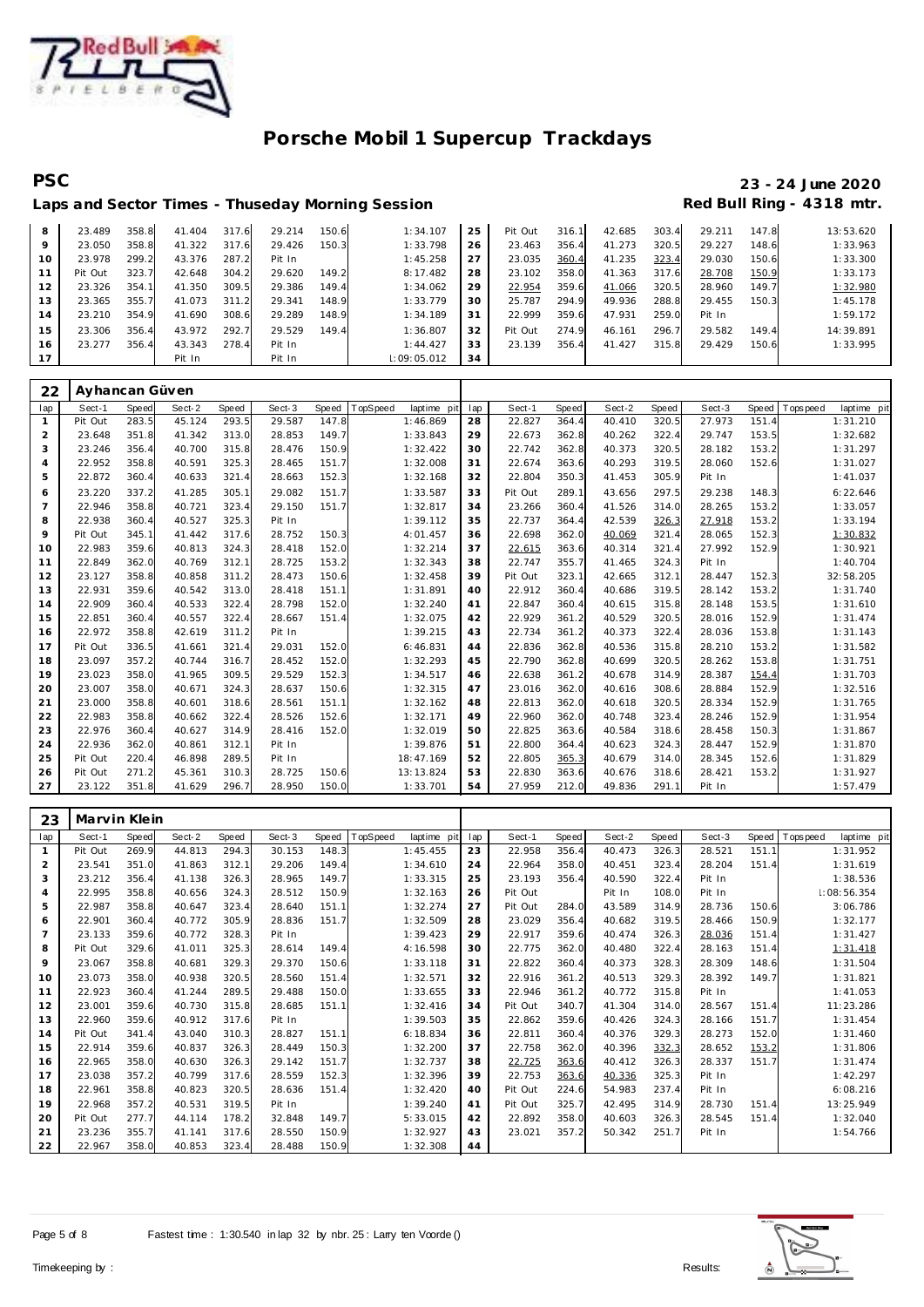

# Laps and Sector Times - Thuseday Morning Session **Red Bull Ring - 4318 mtr.**

# **PSC 23 - 24 June 2020**

| 24             |                  |       | Max van Splunteren |       |        |       |                         |     |         |              |        |       |        |       |                                  |
|----------------|------------------|-------|--------------------|-------|--------|-------|-------------------------|-----|---------|--------------|--------|-------|--------|-------|----------------------------------|
| lap            | Sect-1           | Speed | Sect-2             | Speed | Sect-3 | Speed | TopSpeed<br>laptime pit | lap | Sect-1  | <b>Speed</b> | Sect-2 | Speed | Sect-3 | Speed | T ops peed<br>laptime pit        |
| $\mathbf{1}$   | Pit Out          | 230.7 | 52.024             | 248.8 | 31.080 | 143.7 | 1:52.033                | 24  | 27.047  | 272.1        | 42.782 | 307.7 | 28.537 | 151.7 | 1:38.366                         |
| $\overline{c}$ | 24.004           | 346.5 | 42.553             | 315.8 | 29.403 | 149.2 | 1:35.960                | 25  | 23.022  | 351.8        | 40.961 | 319.5 | 28.274 | 151.4 | 1:32.257                         |
| 3              | 23.253           | 356.4 | 41.230             | 317.6 | 28.778 | 150.9 | 1:33.261                | 26  | 23.126  | 354.9        | 40.503 | 313.0 | 28.291 | 150.3 | 1:31.920                         |
| $\overline{4}$ | 22.959           | 357.2 | 41.155             | 317.6 | 28.656 | 150.9 | 1:32.770                | 27  | 22.940  | 356.4        | 40.811 | 321.4 | 28.360 | 150.6 | 1:32.111                         |
| 5              | 22.980           | 357.2 | 40.903             | 317.6 | 28.589 | 150.6 | 1:32.472                | 28  | 22.856  | 358.0        | 41.002 | 327.3 | 28.380 | 150.0 | 1:32.238                         |
| 6              | 23.060           | 356.4 | 43.339             | 310.3 | 28.704 | 150.6 | 1:35.103                | 29  | 22.924  | 358.8        | 40.596 | 320.5 | 28.268 | 151.1 | 1:31.788                         |
| $\overline{7}$ | 23.012           | 356.4 | 40.811             | 315.8 | 28.766 | 150.6 | 1:32.589                | 30  | 22.876  | 361.2        | 40.558 | 322.4 | Pit In |       | 1:36.605                         |
| 8              | 23.125           | 354.9 | 40.800             | 317.6 | Pit In |       | 1:38.211                | 31  | Pit Out | 350.3        | 41.590 | 314.0 | 28.623 | 151.1 | 22:59.725                        |
| 9              | Pit Out          | 342.9 | 41.555             | 317.6 | 28.887 | 152.0 | 3:42.163                | 32  | 23.103  | 354.9        | 40.853 | 320.5 | 28.261 | 151.7 | 1:32.217                         |
| 10             | 22.976           | 352.6 | 41.452             | 317.6 | 28.822 | 150.9 | 1:33.250                | 33  | 22.967  | 356.4        | 40.506 | 326.3 | 28.268 | 152.6 | 1:31.741                         |
| 11             | 23.042           | 358.8 | 40.880             | 314.0 | 28.512 | 151.4 | 1:32.434                | 34  | 22.875  | 358.8        | 40.859 | 322.4 | 28.492 | 148.9 | 1:32.226                         |
| 12             | 22.895           | 361.2 | 40.981             | 317.6 | 28.784 | 150.9 | 1:32.660                | 35  | 22.798  | 360.4        | 40.685 | 329.3 | 28.343 | 151.4 | 1:31.826                         |
| 13             | 22.828           | 358.8 | 41.019             | 318.6 | 28.947 | 151.1 | 1:32.794                | 36  | 22.848  | 359.6        | 40.906 | 321.4 | 28.291 | 151.1 | 1:32.045                         |
| 14             | 23.020           | 356.4 | 41.182             | 327.3 | 28.920 | 150.6 | 1:33.122                | 37  | 22.871  | 360.4        | 40.598 | 325.3 | Pit In |       | 1:37.912                         |
| 15             | 23.126           | 356.4 | 40.897             | 319.5 | Pit In |       | 1:38.646                | 38  | Pit Out | 227.5        | 48.278 | 318.6 | 28.646 | 150.3 | 33:12.090                        |
| 16             | Pit Out          | 343.6 | 43.843             | 304.2 | 28.954 | 149.7 | 19:58.441               | 39  | 22.924  | 357.2        | 40.859 | 326.3 | 28.460 | 151.1 | 1:32.243                         |
| 17             | 23.169           | 354.1 | 41.011             | 316.7 | 28.923 | 150.9 | 1:33.103                | 40  | 23.043  | 357.2        | 41.292 | 322.4 | 28.259 | 152.0 | 1:32.594                         |
| 18             | 23.157           | 355.7 | 40.936             | 322.4 | 28.790 | 151.4 | 1:32.883                | 41  | 22.813  | 359.6        | 40.552 | 324.3 | 28.368 | 152.0 | 1:31.733                         |
| 19             | 22.980           | 355.7 | 40.921             | 314.9 | 28.825 | 150.9 | 1:32.726                | 42  | 23.201  | 357.2        | 40.467 | 314.9 | 28.274 | 151.1 | 1:31.942                         |
|                |                  |       |                    |       |        |       |                         |     |         |              |        |       |        |       |                                  |
| 20             | 23.207           | 354.1 | 40.878             | 316.7 | 28.731 | 150.6 | 1:32.816                | 43  | 22.818  | 359.6        | 40.457 | 322.4 | 28.305 | 152.9 | 1:31.580                         |
| 21             | 23.106           | 354.1 | 41.060             | 320.5 | 28.659 | 150.9 | 1:32.825                | 44  | 22.790  | 361.2        | 40.647 | 319.5 | Pit In |       | 1:37.751                         |
| 22             | 23.383           | 352.6 | 41.048             | 318.6 | Pit In |       | 1:39.047                | 45  | Pit Out | 307.2        | 43.468 | 314.0 | Pit In |       | 17:19.115                        |
| 23             | Pit Out          | 264.1 | 55.103             | 257.8 | 31.916 | 134.0 | 12:49.593               | 46  |         |              |        |       |        |       |                                  |
|                |                  |       |                    |       |        |       |                         |     |         |              |        |       |        |       |                                  |
| 25             | Larry ten Voorde |       |                    |       |        |       |                         |     |         |              |        |       |        |       |                                  |
| lap            | Sect-1           | Speed | Sect-2             | Speed | Sect-3 | Speed | TopSpeed<br>laptime pit | lap | Sect-1  | <b>Speed</b> | Sect-2 | Speed | Sect-3 | Speed | laptime pit<br>T ops peed        |
| $\mathbf{1}$   | Pit Out          | 208.7 | 50.040             | 257.1 | 33.087 | 134.9 | 1:55.537                | 18  | 22.884  | 355.7        | 40.448 | 320.5 | 28.346 | 150.9 | 1:31.678                         |
| $\sqrt{2}$     | 25.828           | 304.8 | 43.515             | 310.3 | 29.030 | 149.7 | 1:38.373                | 19  | 22.970  | 357.2        | 40.638 | 313.0 | Pit In |       | 1:37.012                         |
| 3              | 22.998           | 356.4 | 40.841             | 318.6 | 28.485 | 150.9 | 1:32.324                | 20  | Pit Out | 279.6        | 44.127 | 294.3 | Pit In |       | 13:33.253                        |
| $\sqrt{4}$     | 22.918           | 357.2 | 40.541             | 318.6 | 28.335 | 150.6 | 1:31.794                | 21  | Pit Out | 299.8        | 43.635 | 314.9 | 29.350 | 138.9 | 7:44.910                         |
| 5              | 22.904           | 356.4 | 40.445             | 321.4 | 28.205 | 151.1 | 1:31.554                | 22  | 23.914  | 345.1        | 40.716 | 329.3 | 28.425 | 151.7 | 1:33.055                         |
| 6              | 22.893           | 356.4 | 40.512             | 320.5 | 28.120 | 151.7 | 1:31.525                | 23  | 22.837  | 357.2        | 40.388 | 327.3 | 28.053 | 153.5 | 1:31.278                         |
| $\overline{7}$ | 22.816           | 358.8 | 40.943             | 313.0 | Pit In |       | 1:37.334                | 24  | 22.663  | 357.2        | 40.306 | 330.3 | 28.044 | 152.9 | 1:31.013                         |
| 8              | Pit Out          | 348.0 | 41.125             | 316.7 | 28.586 | 151.1 | 4:18.470                | 25  | 22.799  | 355.7        | 40.212 | 331.3 | 28.275 | 152.6 | 1:31.286                         |
| 9              | 22.936           | 358.0 | 40.454             | 321.4 | 28.244 | 151.1 | 1:31.634                | 26  | 22.834  | 358.0        | 40.416 | 324.3 | 28.386 | 151.4 | 1:31.636                         |
| 10             | 22.888           | 359.6 | 40.676             | 319.5 | Pit In |       | 1:37.305                | 27  | 22.948  | 358.0        | 40.326 | 327.3 | Pit In |       | 1:37.380                         |
| 11             | Pit Out          | 352.6 | 40.927             | 316.7 | 28.586 | 151.7 | 4:33.925                | 28  | Pit Out | 205.8        | 45.296 | 303.4 | 29.197 | 149.4 | 24:15.593                        |
| 12             | 22.866           | 358.0 | 41.845             | 316.7 | 28.483 | 151.7 | 1:33.194                | 29  | 23.122  | 358.0        | 41.188 | 321.4 | 28.315 | 153.2 | 1:32.625                         |
| 13             | 22.841           | 358.0 | 40.494             | 329.3 | 28.243 | 151.1 | 1:31.578                | 30  | 22.604  | 359.6        | 40.357 | 323.4 | 27.962 | 152.9 | 1:30.923                         |
| 14             | 22.925           | 358.0 | 40.616             | 329.3 | Pit In |       | 1:38.213                | 31  | 22.606  | 362.0        | 40.148 | 332.3 | 27.971 | 152.9 | 1:30.725                         |
| 15             | Pit Out          | 350.3 | 40.849             | 312.1 | 28.555 | 152.0 | 8:31.770                | 32  | 22.616  | 362.8        | 40.073 | 326.3 | 27.851 | 153.5 | 1:30.540                         |
| 16             | 22.910           | 357.2 | 40.839             | 314.9 | 28.356 | 150.6 | 1:32.105                | 33  | 22.609  | 362.8        | 40.104 | 324.3 | Pit In |       | 1:35.640                         |
| 17             | 22.965           | 357.2 | 40.530             | 324.3 | 28.430 | 151.1 | 1:31.925                | 34  |         |              |        |       |        |       |                                  |
|                |                  |       |                    |       |        |       |                         |     |         |              |        |       |        |       |                                  |
|                |                  |       |                    |       |        |       |                         |     |         |              |        |       |        |       |                                  |
| 26             | Jesse van Kuijk  |       |                    |       |        |       |                         |     |         |              |        |       |        |       |                                  |
| lap            | Sect-1           | Speed | Sect-2             | Speed | Sect-3 | Speed | TopSpeed<br>laptime pit | lap | Sect-1  | Speed        | Sect-2 | Speed | Sect-3 |       | Speed   Tops peed<br>laptime pit |
| 1              | Pit Out          | 254.6 | 48.499             | 291.9 | 31.320 | 143.0 | 1:48.415                | 24  | 23.026  | 354.1        | 40.762 | 324.3 | 29.470 | 151.1 | 1:33.258                         |
| $\overline{2}$ | 24.244           | 334.4 | 42.581             | 317.6 | 29.450 | 149.2 | 1:36.275                | 25  | 22.994  | 354.9        | 40.998 | 328.3 | Pit In |       | 1:38.523                         |
| 3              | 23.184           | 352.6 | 41.201             | 323.4 | 28.867 | 149.7 | 1:33.252                | 26  | Pit Out | 272.6        | 45.427 | 288.0 | Pit In |       | 15:26.823                        |
| 4              | 23.137           | 353.3 | 40.972             | 325.3 | 28.698 | 149.4 | 1:32.807                | 27  | Pit Out | 294.3        | 44.366 | 305.1 | 29.349 | 149.4 | 23:49.598                        |
| 5              | 23.069           | 354.1 | 40.652             | 322.4 | 28.626 | 150.0 | 1:32.347                | 28  | 23.154  | 356.4        | 41.738 | 309.5 | 28.968 | 150.3 | 1:33.860                         |
| 6              | 23.001           | 354.1 | 40.932             | 319.5 | 28.679 | 150.0 | 1:32.612                | 29  | 22.944  | <u>361.2</u> | 42.349 | 321.4 | 28.699 | 151.1 | 1:33.992                         |
| $\overline{7}$ | 23.130           | 354.1 | 41.568             | 314.9 | Pit In |       | 1:38.390                | 30  | 22.912  | 358.8        | 41.098 | 321.4 | 28.464 | 150.6 | 1:32.474                         |
| 8              | Pit Out          | 335.1 | 41.651             | 313.0 | 29.086 | 149.4 | 3:22.433                | 31  | 22.732  | 359.6        | 40.711 | 329.3 | 28.481 | 150.9 | 1:31.924                         |
| 9              | 23.186           | 352.6 | 41.084             | 318.6 | 28.704 | 150.6 | 1:32.974                | 32  | 22.909  | 358.0        | 40.912 | 319.5 | Pit In |       | 1:37.822                         |
| 10             | 23.090           | 354.9 | 40.927             | 320.5 | 28.803 | 150.9 | 1:32.820                | 33  | Pit Out | 234.0        | 47.420 | 291.1 | 30.272 | 133.3 | 29:35.353                        |
| 11             | 23.010           | 356.4 | 40.916             | 314.9 | 28.634 | 150.6 | 1:32.560                | 34  | 25.754  | 323.7        | 43.459 | 306.8 | 31.489 | 150.3 | 1:40.702                         |
| 12             | 23.036           | 357.2 | 41.047             | 323.4 | 28.564 | 150.9 | 1:32.647                | 35  | 23.152  | 355.7        | 40.929 | 326.3 | 28.314 | 151.1 | 1:32.395                         |
| 13             | 23.173           | 356.4 | 41.109             | 316.7 | 28.676 | 150.6 | 1:32.958                | 36  | 22.913  | 358.0        | 40.644 | 321.4 | 28.373 | 151.7 | 1:31.930                         |
| 14             | 23.155           | 355.7 | 41.136             | 324.3 | Pit In |       | 1:37.710                | 37  | 22.777  | 358.0        | 40.632 | 315.8 | 28.274 | 153.2 | 1:31.683                         |
| 15             | Pit Out          | 327.6 | 42.149             | 292.7 | 29.200 | 151.1 | 6:01.325                | 38  | 22.766  | 358.0        | 40.845 | 323.4 | 28.220 | 153.5 | 1:31.831                         |

 23.063 355.7 41.063 313.0 28.699 150.3 1:32.825 23.111 354.9 40.857 329.3 28.771 150.3 1:32.739 18 23.089 354.9 41.117 324.3 Pit In 1:37.334<br>19 Pit Out 259.1 45.366 306.8 29.898 149.2 5:21.012 Pit Out 259.1 45.366 306.8 29.898 149.2 5:21.012<br>23.378 346.5 41.947 321.4 28.842 151.1 1:34.167 23.378 346.5 41.947 321.4 28.842 151.1 1:34.167



22.959 352.6 40.904 321.4 29.757 152.0 1:33.620

39 22.836 358.8 40.391 307.7 28.424 153.5 1:31.651 22.711 359.6 41.840 314.0 Pit In 1:39.448 Pit Out 310.1 41.861 313.0 29.452 152.3 3:52.846 42 22.686 358.8 40.748 315.8 28.310 <u>154.1</u> 1:31.744<br>43 22.959 352.6 40.904 321.4 29.757 152.0 1:33.620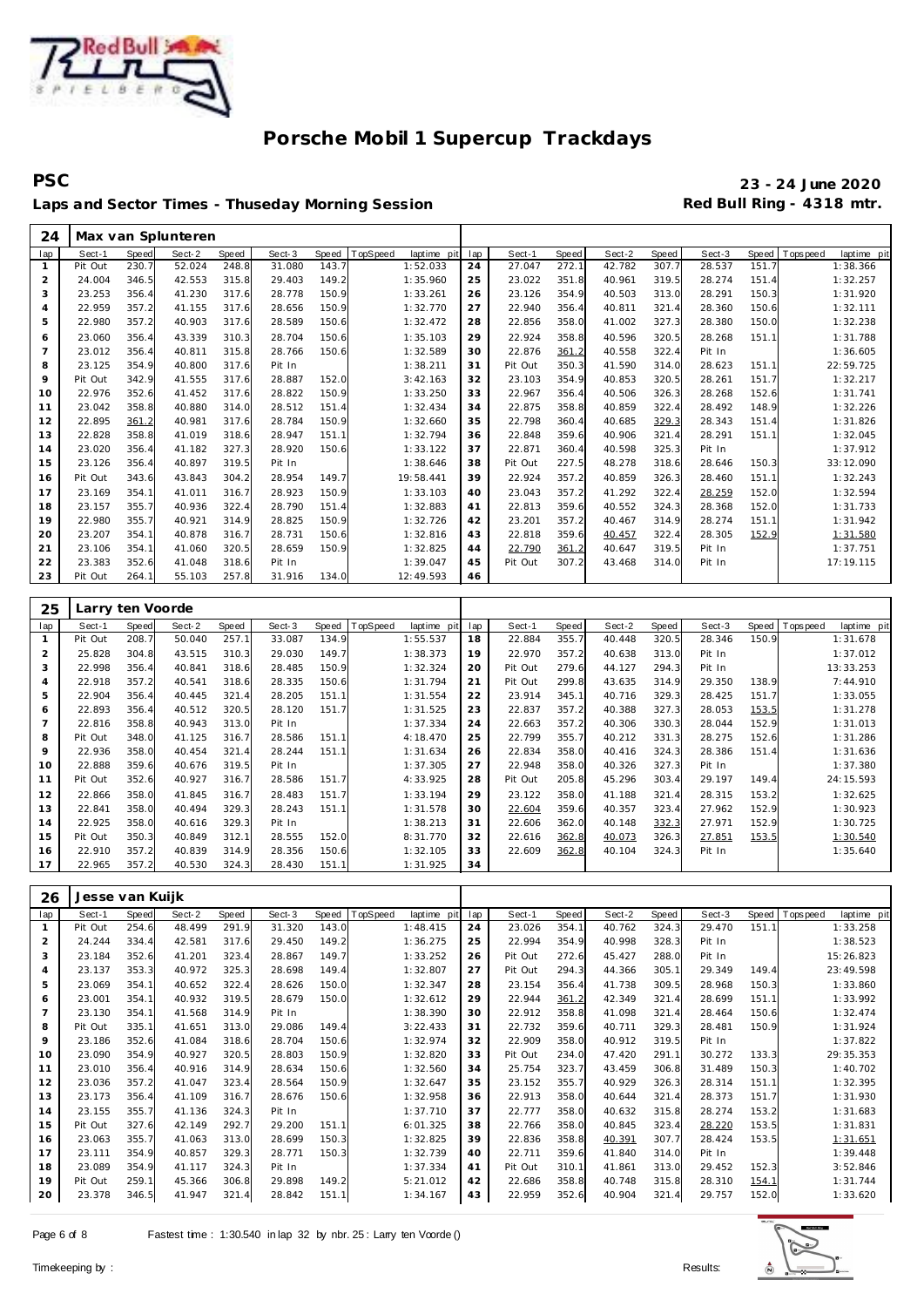

## PSC 23 - 24 June 2020<br>Laps and Sector Times - Thuseday Morning Session **1998 2009** Red Bull Ring - 4318 mtr. Laps and Sector Times - Thuseday Morning Session

|  |                                           |  | $1:32.716$ 44 22.919 358.8 40.682 322.4 28.523 152.3 |  |  |  | 1:32.124 |
|--|-------------------------------------------|--|------------------------------------------------------|--|--|--|----------|
|  | 22 23.059 354.9 40.855 318.6 28.516 150.6 |  | 1:32.430 45 22.678 359.6 41.686 330.3 Pit In         |  |  |  | 1:37.516 |
|  | 23 23.053 354.1 40.528 322.4 28.527 149.4 |  | $1:32.108$   46                                      |  |  |  |          |

| 30             | Lucas Groeneveld |       |          |              |        |       |           |             |     |         |       |        |       |        |       |           |             |
|----------------|------------------|-------|----------|--------------|--------|-------|-----------|-------------|-----|---------|-------|--------|-------|--------|-------|-----------|-------------|
| lap            | Sect-1           | Speed | Sect-2   | <b>Speed</b> | Sect-3 | Speed | TopSpeed  | laptime pit | lap | Sect-1  | Speed | Sect-2 | Speed | Sect-3 | Speed | Tops peed | laptime pit |
| $\mathbf{1}$   | Pit Out          | 204.0 | 50.417   | 266.C        | 32.454 | 117.5 |           | 1:53.929    | 26  | 22.891  | 359.6 | 41.396 | 307.7 | 28.796 | 148.6 |           | 1:33.083    |
| 2              | 26.434           | 259.1 | 43.172   | 293.5        | 30.723 | 147.8 |           | 1:40.329    | 27  | 23.056  | 360.4 | 41.287 | 311.2 | 28.575 | 150.6 |           | 1:32.918    |
| 3              | 23.895           | 342.9 | 41.949   | 298.3        | 29.655 | 149.2 |           | 1:35.499    | 28  | 22.934  | 359.6 | 41.050 | 304.2 | 28.689 | 150.9 |           | 1:32.673    |
| $\overline{4}$ | 23.415           | 352.6 | 41.522   | 301.7        | 28.997 | 149.2 |           | 1:33.934    | 29  | 22.916  | 360.4 | 41.056 | 311.2 | 28.599 | 150.0 |           | 1:32.571    |
| 5              | 23.630           | 353.3 | 41.334   | 308.6        | 28.875 | 149.7 |           | 1:33.839    | 30  | 23.301  | 360.4 | 41.524 | 300.8 | Pit In |       |           | 1:38.315    |
| 6              | 23.101           | 355.7 | 41.390   | 321.4        | 29.597 | 149.7 |           | 1:34.088    | 31  | Pit Out | 319.9 | 43.508 | 259.6 | 31.367 | 148.9 |           | 14:47.365   |
| $\overline{7}$ | 23.217           | 358.0 | 41.628   | 314.9        | Pit In |       |           | 1:39.139    | 32  | 25.131  | 331.7 | 41.820 | 301.7 | 29.013 | 149.4 |           | 1:35.964    |
| 8              | Pit Out          | 331.0 | 41.637   | 298.3        | 28.990 | 149.2 |           | 4:15.969    | 33  | 22.935  | 358.8 | 41.321 | 309.5 | 28.642 | 151.1 |           | 1:32.898    |
| 9              | 23.363           | 355.7 | 41.234   | 314.0        | 28.994 | 149.7 |           | 1:33.591    | 34  | 23.018  | 359.6 | 40.927 | 310.3 | 28.645 | 150.3 |           | 1:32.590    |
| 10             | 23.013           | 356.4 | 41.292   | 311.2        | 28.887 | 150.0 |           | 1:33.192    | 35  | 23.040  | 358.8 | 40.836 | 308.6 | 28.921 | 151.4 |           | 1:32.797    |
| 11             | 23.420           | 355.7 | 41.286   | 311.2        | 28.712 | 150.0 |           | 1:33.418    | 36  | 22.934  | 360.4 | 40.880 | 305.1 | 28.660 | 151.4 |           | 1:32.474    |
| 12             | 23.088           | 357.2 | 41.129   | 305.1        | 28.828 | 150.3 |           | 1:33.045    | 37  | 23.087  | 358.8 | 41.012 | 307.7 | 28.681 | 151.1 |           | 1:32.780    |
| 13             | 22.995           | 356.4 | 42.006   | 293.5        | 29.399 | 151.1 |           | 1:34.400    | 38  | 23.326  | 348.0 | 41.755 | 308.6 | Pit In |       |           | 1:39.001    |
| 14             | 23.245           | 343.6 | 41.664   | 309.5        | Pit In |       |           | 1:39.298    | 39  | Pit Out | 334.4 | 42.092 | 311.2 | 28.879 | 150.3 |           | 27:45.761   |
| 15             | Pit Out          | 334.4 | 41.646   | 295.9        | 29.126 | 149.2 | 16:47.145 |             | 40  | 23.106  | 356.4 | 41.082 | 312.1 | 28.623 | 151.7 |           | 1:32.811    |
| 16             | 23.149           | 352.6 | 42.182   | 306.8        | 29.103 | 149.7 |           | 1:34.434    | 41  | 22.848  | 358.0 | 43.664 | 315.8 | Pit In |       |           | 1:40.590    |
| 17             | 23.166           | 354.9 | 41.380   | 309.5        | 29.202 | 148.9 |           | 1:33.748    | 42  | Pit Out | 197.8 | 44.459 | 302.5 | 28.990 | 150.6 |           | 4:13.115    |
| 18             | 23.128           | 354.1 | 41.466   | 310.3        | 29.258 | 148.9 |           | 1:33.852    | 43  | 23.162  | 325.7 | 45.060 | 312.1 | 32.263 | 150.9 |           | 1:40.485    |
| 19             | 23.137           | 356.4 | 41.315   | 294.3        | 28.787 | 149.7 |           | 1:33.239    | 44  | 22.650  | 361.2 | 55.153 | 306.8 | 28.835 | 150.3 |           | 1:46.638    |
| 20             | 23.163           | 354.1 | 1:08.281 | 294.3        | 29.246 | 150.0 |           | 2:00.690    | 45  | 22.889  | 359.6 | 41.038 | 314.0 | 28.555 | 150.6 |           | 1:32.482    |
| 21             | 23.161           | 354.9 | 41.826   | 287.2        | Pit In |       |           | 1:38.092    | 46  | 22.966  | 358.0 | 40.708 | 313.0 | 28.480 | 151.7 |           | 1:32.154    |
| 22             | Pit Out          | 332.3 | 43.573   | 294.3        | Pit In |       | 15:51.191 |             | 47  | 22.651  | 360.4 | 40.597 | 310.3 | 28.613 | 151.7 |           | 1:31.861    |
| 23             | Pit Out          | 317.4 | 44.430   | 301.7        | 29.087 | 147.8 |           | 5:18.582    | 48  | 22.822  | 358.8 | 40.794 | 311.2 | 28.604 | 150.9 |           | 1:32.220    |
| 24             | 23.340           | 354.9 | 41.268   | 319.5        | 28.963 | 148.6 |           | 1:33.571    | 49  | 23.807  | 292.2 | 52.695 | 286.5 | Pit In |       |           | 1:56.986    |
| 25             | 23.065           | 358.0 | 41.069   | 308.6        | 28.665 | 149.2 |           | 1:32.799    | 50  | Pit Out | 249.1 | 46.027 | 284.2 | Pit In |       |           | 18:02.644   |

| 31              | Daan van Kuijk |       |        |       |        |       |          |             |     |         |       |        |       |        |       |            |             |
|-----------------|----------------|-------|--------|-------|--------|-------|----------|-------------|-----|---------|-------|--------|-------|--------|-------|------------|-------------|
| lap             | Sect-1         | Speed | Sect-2 | Speed | Sect-3 | Speed | TopSpeed | laptime pit | lap | Sect-1  | Speed | Sect-2 | Speed | Sect-3 | Speed | T ops peed | laptime pit |
| $\mathbf{1}$    | Pit Out        | 210.9 | 50.049 | 267.3 | 32.841 | 140.7 |          | 1:53.040    | 27  | 23.164  | 353.3 | 41.476 | 293.5 | Pit In |       |            | 1:42.050    |
| 2               | 26.084         | 280.1 | 44.640 | 292.7 | 29.815 | 147.2 |          | 1:40.539    | 28  | Pit Out | 273.5 | 47.138 | 258.4 | 31.490 | 144.8 |            | 27:53.330   |
| 3               | 23.528         | 328.3 | 42.445 | 311.2 | 29.091 | 148.0 |          | 1:35.064    | 29  | 25.807  | 255.0 | 44.464 | 299.2 | 29.087 | 149.7 |            | 1:39.358    |
| $\overline{4}$  | 23.297         | 345.1 | 41.688 | 314.9 | 29.010 | 149.2 |          | 1:33.995    | 30  | 23.098  | 358.0 | 41.558 | 308.6 | 28.625 | 149.4 |            | 1:33.281    |
| 5               | 23.270         | 347.3 | 41.418 | 305.1 | 28.761 | 150.0 |          | 1:33.449    | 31  | 23.227  | 355.7 | 41.328 | 311.2 | 28.480 | 150.6 |            | 1:33.035    |
| 6               | 23.185         | 346.5 | 41.837 | 292.7 | 28.863 | 148.9 |          | 1:33.885    | 32  | 23.049  | 358.0 | 41.325 | 314.0 | 28.713 | 150.9 |            | 1:33.087    |
| $7\overline{ }$ | 23.150         | 354.1 | 41.635 | 303.4 | 28.867 | 149.2 |          | 1:33.652    | 33  | 23.521  | 355.7 | 41.585 | 306.8 | 28.734 | 149.7 |            | 1:33.840    |
| 8               | 23.295         | 348.8 | 41.421 | 305.9 | Pit In |       |          | 1:41.797    | 34  | 23.005  | 358.8 | 41.099 | 316.7 | 28.445 | 150.6 |            | 1:32.549    |
| 9               | Pit Out        | 337.9 | 41.835 | 304.2 | 28.937 | 150.0 |          | 3:23.247    | 35  | 22.676  | 358.0 | 41.246 | 303.4 | Pit In |       |            | 1:39.702    |
| 10              | 23.124         | 351.0 | 41.729 | 297.5 | 28.807 | 150.6 |          | 1:33.660    | 36  | Pit Out | 348.0 | 41.490 | 301.7 | 28.738 | 150.6 |            | 4:29.703    |
| 11              | 23.158         | 352.6 | 41.604 | 286.5 | 28.888 | 149.2 |          | 1:33.650    | 37  | 23.036  | 356.4 | 41.279 | 310.3 | 28.514 | 151.1 |            | 1:32.829    |
| 12              | 23.163         | 354.9 | 41.422 | 303.4 | 28.793 | 150.3 |          | 1:33.378    | 38  | 23.035  | 354.9 | 40.983 | 313.0 | 28.569 | 149.4 |            | 1:32.587    |
| 13              | 23.406         | 354.9 | 41.410 | 312.1 | 28.991 | 149.4 |          | 1:33.807    | 39  | 22.854  | 356.4 | 41.624 | 315.8 | 28.546 | 151.4 |            | 1:33.024    |
| 14              | 23.176         | 351.8 | 41.509 | 306.8 | 28.991 | 150.9 |          | 1:33.676    | 40  | 23.127  | 355.7 | 41.213 | 313.0 | 28.749 | 151.7 |            | 1:33.089    |
| 15              | 23.358         | 350.3 | 41.673 | 309.5 | Pit In |       |          | 1:40.784    | 41  | 22.989  | 358.0 | 41.708 | 317.6 | 28.520 | 150.6 |            | 1:33.217    |
| 16              | Pit Out        | 266.7 | 47.949 | 246.0 | 31.930 | 134.7 |          | 14:20.046   | 42  | 23.123  | 358.0 | 40.997 | 314.9 | 28.519 | 150.9 |            | 1:32.639    |
| 17              | 25.889         | 304.3 | 42.451 | 306.8 | 29.179 | 148.3 |          | 1:37.519    | 43  | 23.088  | 358.0 | 42.405 | 225.5 | Pit In |       |            | 1:42.389    |
| 18              | 23.188         | 351.8 | 41.815 | 294.3 | 28.717 | 150.0 |          | 1:33.720    | 44  | Pit Out | 109.4 | 55.361 | 171.4 | 33.646 | 139.9 |            | 23:34.269   |
| 19              | 23.182         | 351.8 | 41.294 | 314.0 | 28.786 | 149.2 |          | 1:33.262    | 45  | 25.334  | 304.3 | 42.385 | 306.8 | 28.857 | 150.9 |            | 1:36.576    |
| 20              | 23.198         | 350.3 | 41.236 | 313.0 | 28.843 | 148.9 |          | 1:33.277    | 46  | 23.576  | 351.0 | 41.131 | 315.8 | 28.438 | 151.7 |            | 1:33.145    |
| 21              | 23.139         | 354.9 | 41.183 | 302.5 | 29.085 | 150.0 |          | 1:33.407    | 47  | 22.762  | 358.0 | 40.751 | 321.4 | 28.326 | 151.7 |            | 1:31.839    |
| 22              | 23.158         | 353.3 | 41.353 | 309.5 | 28.618 | 150.9 |          | 1:33.129    | 48  | 22.790  | 357.2 | 40.673 | 319.5 | 27.974 | 154.1 |            | 1:31.437    |
| 23              | 23.167         | 351.0 | 41.243 | 308.6 | 28.778 | 148.6 |          | 1:33.188    | 49  | 22.663  | 358.8 | 40.493 | 320.5 | 28.202 | 152.9 |            | 1:31.358    |
| 24              | 23.176         | 351.8 | 41.259 | 306.8 | 28.655 | 148.3 |          | 1:33.090    | 50  | 22.730  | 354.1 | 40.878 | 307.7 | Pit In |       |            | 1:38.596    |
| 25              | 23.085         | 350.3 | 41.125 | 314.0 | 28.735 | 150.9 |          | 1:32.945    | 51  | Pit Out | 302.0 | 44.894 | 291.1 | Pit In |       |            | 25:52.604   |
| 26              | 23.051         | 353.3 | 41.111 | 323.4 | 29.134 | 150.0 |          | 1:33.296    | 52  |         |       |        |       |        |       |            |             |

| 32  |         |       | Philippe Haezebrouck |       |        |       |                |                 |    |         |       |        |       |        |       |                |             |
|-----|---------|-------|----------------------|-------|--------|-------|----------------|-----------------|----|---------|-------|--------|-------|--------|-------|----------------|-------------|
| lap | Sect-1  | Speed | Sect-2               | Speed | Sect-3 |       | Speed TopSpeed | laptime pit lap |    | Sect-1  | Speed | Sect-2 | Speed | Sect-3 |       | Speed Topspeed | laptime pit |
|     | Pit Out | 241.7 | 54.963               | 232.3 | 38.778 | 133.1 |                | 2:06.991        | 14 | 23.920  | 347.3 | 43.073 | 287.2 | 29.606 | 148.3 |                | 1:36.599    |
|     | 30.674  | 264.1 | 46.594               | 246.0 | 30.988 | 147.5 |                | 1:48.256        | 15 | 23.378  | 350.3 | 42.029 | 269.3 | Pit In |       |                | 1:48.129    |
|     | 24.028  | 312.5 | 43.540               | 282.0 | Pit In |       |                | 1:50.260        | 16 | Pit Out | 204.8 | 46.051 | 283.5 | 31.095 | 146.4 |                | 8:08.842    |
|     | Pit Out | 270.8 | 46.170               | 274.1 | 32.423 | 146.7 |                | 9:19.837        | 17 | 23.928  | 354.9 | 43.122 | 293.5 | 29.947 | 144.3 |                | 1:36.997    |
|     | 24.372  | 308.3 | 44.509               | 270.7 | 32.482 | 137.7 |                | 1:41.363        | 18 | 23.268  | 356.4 | 42.342 | 289.5 | 29.330 | 147.5 |                | 1:34.940    |